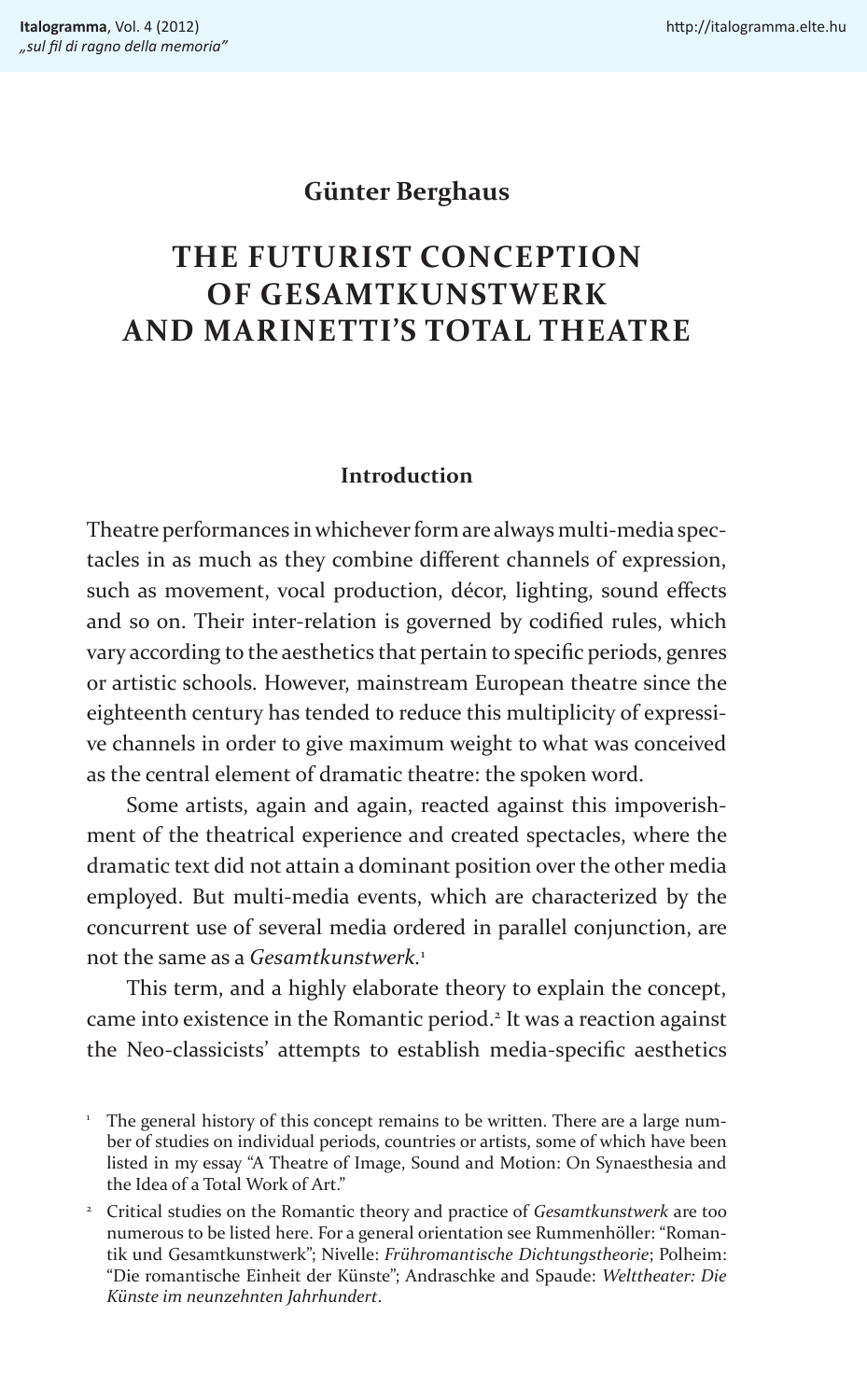and to create pure forms of expression that were derived from the material characteristics of the media employed. The neo-classical theorists drew up definite rules pertinent to each genre and were particularly hostile to the idea of mixing different media in one work of art.

This situation began to change in the late-eighteenth century. Louis Bertrand Castel in France,3 John Brown in England4 and Johann Gottfried Herder in Germany<sup>5</sup> proposed the idea of a synaesthetic work of art and influenced the Romantics, for whom the fusion of the arts became a favourite dream. Richard Wagner, whose musical dramas were conceived as *Gesamtkunstwerke* and whose writings expounded the theory behind them, was largely responsible for bringing the term into popular currency.<sup>6</sup> But as scores of critics have pointed out, Wagner's musical compositions never fulfilled the high-reaching aims he set himself in his theoretical reflections. Nor, in fact, did he develop any conceptual foundation for a true synthesis that fuses the arts into a unified whole. Wagner's *Gesamtkunstwerk* was a syncretism based on a rather vague notion of a continuum between the arts. He blurred the dividing line between music, poetry and scenic representation, and created a mélange of different media that never fulfilled the aim of totality.

This, however, did not eradicate the idea of a *Gesamtkunstwerk*. Artists of the modernist period subjected Wagner's conception to a fundamental critique and developed new, no less Utopian notions of a Total Work of Art. Wassily Kandinsky laid the foundations for a new *Gesamtkunstwerk* aesthetics that influenced a whole generation

- <sup>3</sup> See Castel: "Clavecin pour les yeux, avec l'art de peindre les sons, et toutes sortes de pièces de musique."
- <sup>4</sup> John Brown advocated a return to the natural union of song, dance and poetry, which existed in pre-civilized societies and with the subsequent "separations and corruptions" of the genres fell apart. See his *Dissertation on the Rise, Union and Power, the Progressions, Separations and Corruptions of Poetry and Music*. On the influence of this brochure see Roberts: *A Dawn of Imaginative Feeling: The Contribution of John Brown (1715-66) to Eighteenth Century Thought and Literature;*  Schleiermacher: *John Browns Theorie der literarischen Evolution: Untersuchungen zur "Dissertation on poetry and music"*.
- <sup>5</sup> See Nufer: *Herders Ideen zur Verbindung von Poesie, Musik und Tanz*.
- <sup>6</sup> See Stein: *Richard Wagner and the Synthesis of the Arts*; Dahlhaus: *Wagners Kon*zeption des musikalischen Dramas; Kunze: "Richard Wagners Idee des. Gesamtkunstwerks"; Tanner: "The Total Work of Art"; Borchmeyer: *Das Theater Richard Wagners;* Glass: *The Fertilizing Seed: Wagner's Concept of the Poetic Intent*; Bermbach: *Der Wahn des Gesamtkunstwerks*.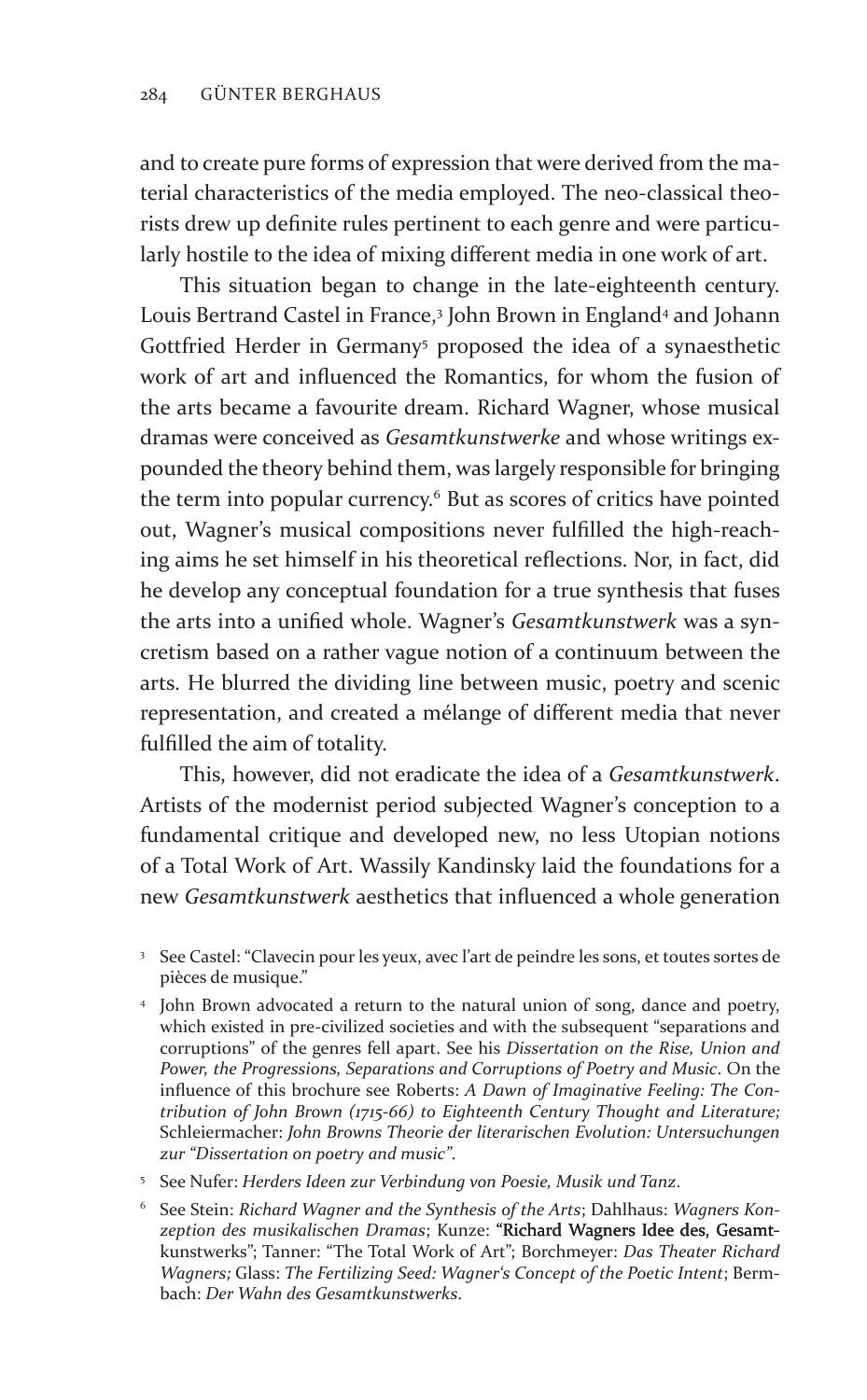of artists, writers, and intellectuals in the new century. His search for a new language to express the spiritual concerns of his epoch made him develop the concept of a synaesthetic, abstract Total Work of Art.

Many modernist artists seized upon Kandinsky's theories, which were widely circulating in Europe before the First World War. This was also the case in Italy, were they fell on fertile ground, amongst others, in the circle of Futurist artists.7 The group of painters Marinetti had assembled around himself propagated in numerous manifestos a new art based on the principles of universal dynamism, multiple viewpoints, simultaneity, interpenetration and synthesis. After an initial period of maturation, the Futurist painters and sculptors presented their first polymaterial works in which various media were combined.8 These creations aimed at dismantling the balanced and harmonious structures of Naturalist and salon art, and at reflecting the reality of a world in a state of permanent flux. Yet, behind their seeming disorder the outlines of a new world lay hidden. Or as they themselves explained: "There is with us not merely variety, but chaos and clashing of rhythms, totally opposed to one another, which we nevertheless assemble into a new harmony."9

The dream of creating unity out of a fragmented, disjointed experience of the world gave rise to a new concept of a Total Work of Art. In this essay I want to show how under changed historical circumstances certain Utopian concepts first formulated by the Romantics could continue to exercise influence upon Futurist artists, and find expression especially in the field of theatre.

## **Primo futurismo**

The Futurists sought to remodel life as an artwork and to reintegrate art into the praxis of life. Futurist aesthetics aimed at a transforma-

<sup>7</sup> Kandinsky published his ideas of an abstract Total Work of Art in the *Blaue Reiter Almanach* (1912). Enrico Prampolini appears to have received the *Almanach* and other information about Kandinsky before the latter's work began to be translated into Italian. See Fornari: "Prampolini e Kandinsky."

<sup>8</sup> *Fusione di una testa e di una finestra* and *Testa+casa+luce* by Boccioni are only known from contemporary photographs. Similarly, the early experiments by Depero and Balla are largely lost.

<sup>9</sup> Boccioni et al.: "The Exhibitors to the Public", in Apollonio: *Futurist Manifestos*, p. 49.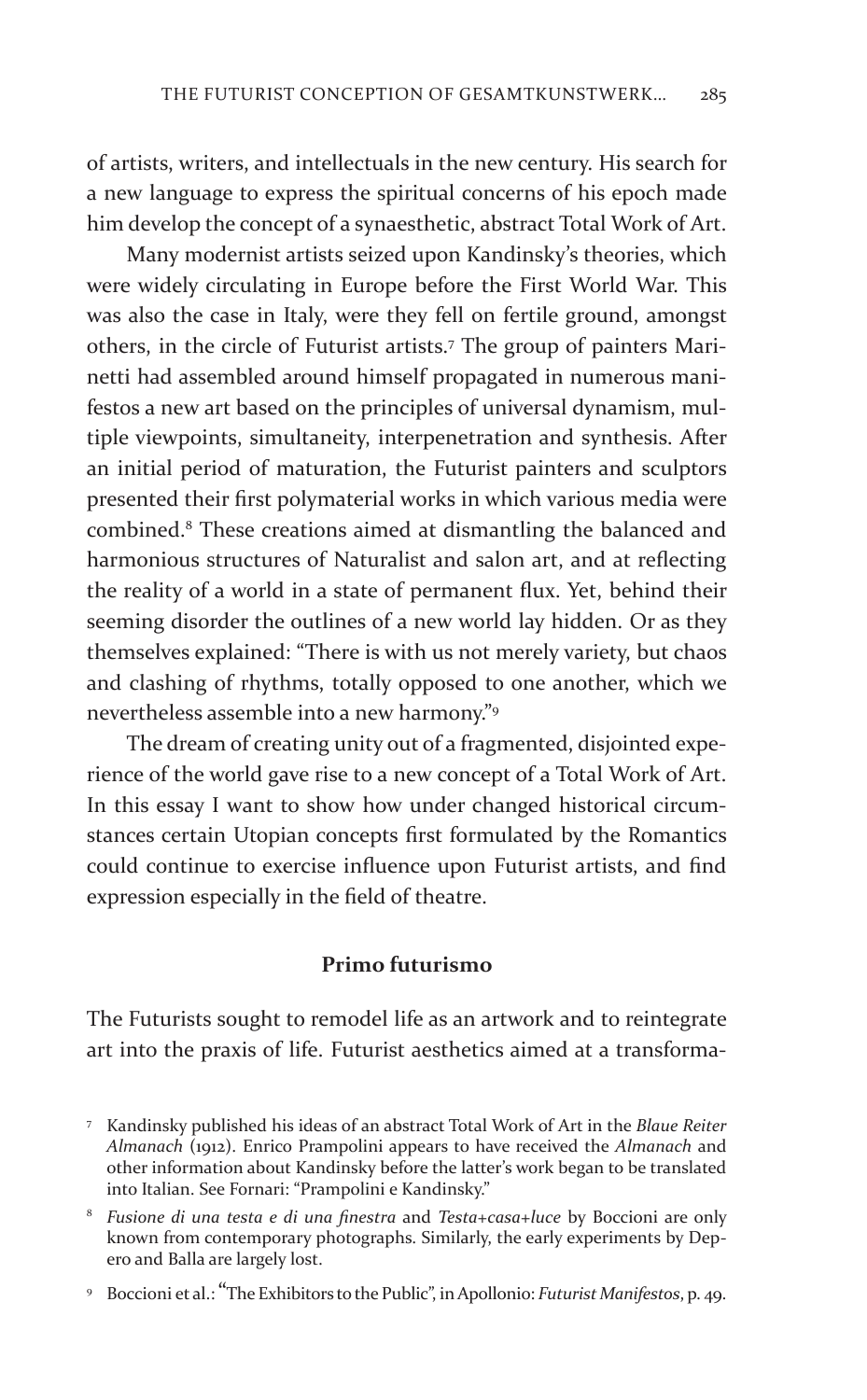tion of humankind in all its physiological, psychological and social aspects. Art was no longer restricted to be a *reflection* of reality, but sought to *create* new realities on the basis of a unified theoretical concept. The totally refashioned universe according to Futurist principles was a Utopian construct based on abstract, absolute and universal principles. The Futurists wanted to be architects of a new world and to turn life into the ultimate Total Work of Art. For this purpose, they carried out a large number of experiments in the domains of ceramics, fashion, furniture, advertisements, photography, book art, architecture, interior design, etc.

The idea of an amalgamation of the arts, designed to offer an all-embracing experience of the dynamic forces of the universe, led them to the creation of night clubs where every aspect – the physical environment, the lighting, the furniture, the drinks, the music, the dance shows etc. – were meticulously planned.<sup>10</sup> Similarly, they ran restaurants in which all five senses were fully engaged in the act of eating. Futurist cuisine was combined with imaginative table décor, poetry declamations and measured doses of musical entertainment, all designed to accentuate the flavours of the dishes. The abolition of knives and forks enhanced the tactile pleasures; appetizing or suggestive perfumes were sprayed onto the diners. The food resembled edible sculptures and reflected the shape, texture and colour of the décor and furniture of the dining hall.<sup>11</sup>

In these surroundings, every element was integrated into an overall scheme. A careful balance of heterogeneous parts produced a vibrant and dynamic whole: from the dynamic interplay of colours, lines and forms, which the eye perceives, to the noise, sounds or music the ear takes in; from the taste of the cocktails and food to the olfactory sensations of the smells pervading the room: the spectators were immersed in multiple, synaesthetic sensations and exposed to a bombardment of sensual stimuli. At the same time, the separations between performer and scenery, between décor and furniture, between stage and audience were abolished. The pulsating, energetic and vitalistic environment exercised an activating influence on the audience

<sup>&</sup>lt;sup>10</sup> See the chapter "Futurist Cabarets, Artists' Festivals and Banquets" in Berghaus: *Italian Futurist Theatre.*

<sup>&</sup>lt;sup>11</sup> See Berghaus: "The Futurist Banquet: Nouvelle Cuisine or Performance Art?"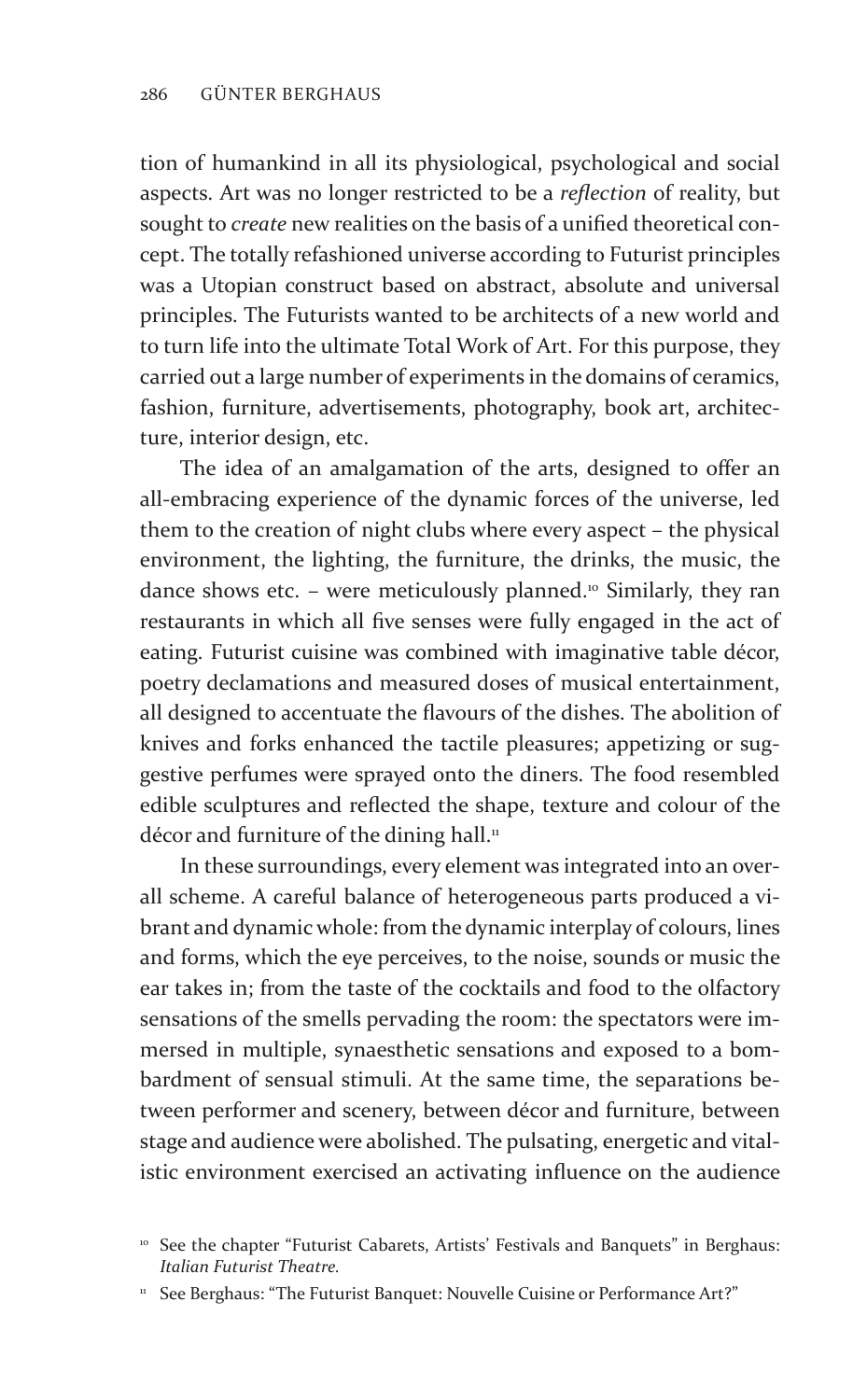and stimulated in them a new sensibility and a new attitude towards life. The boundaries between aesthetic and everyday reality were broken down. Everything became part of a dynamic field of action and interaction, an unlimited expansion of creative energies. Or as Marinetti said: "This fusion [...] represents the total synthesis of life itself."<sup>12</sup>

Like Kandinsky, Marinetti believed in the concept of a sounding universe and a vitalistic force embedded in all creation.<sup>13</sup> Especially the theatre, he believed, could create "a synthesis of life at its most typical and most significant."<sup>14</sup> And when he applied the idea to cinema, he demanded that films should offer a "playful deformation of the universe, an a-logical, fleeting synthesis of daily life."15 Arnaldo Ginna was the person largely in charge of the first realization of this concept. He shared Marinetti's esoteric beliefs and drew in his works on the same mystic and occult sources. Together with his brother Bruno Corra he developed a Futurist concept of *Gesamtkunstwerk* and sought to express it in what he called "chromatic drama = translating a system of passion into colour and to concretize these in a system of images and actions."16

Ginna's artistic credo in this period had a strongly abstract orientation. His "musical paintings" were meant to be an "expression of occult forces"<sup>17</sup> and were composed according to the laws of musical

- <sup>12</sup> "Destruction of Syntax Untrammeled Imagination Words-in-Freedom", *Critical Writings*, p. 126.
- <sup>13</sup> See his manifesto, *Destruction of Syntax Untrammeled Imagination Words-in-Freedom*, where he speaks of literature capturing the multifaceted human experiences and thus "providing the highest number of vibrations and a deeper synthesis of life." *Critical Writings*, p. 127.
- <sup>14</sup> "Manifesto of Futurist Playwrights: The Pleasures of Being Booed", Critical Writ*ings*, p. 183*.*
- <sup>15</sup> "The Futurist Cinema", *Critical Writings*, p. 260
- <sup>16</sup> "For example: on the stage unfolds an action (*pure* action, without words, a mime). Instead of the normal orchestra in a musical drama, there are instruments (as reflectors) able to produce (each according to its own modality) all simple colours. During the unfolding of the action on stage, this chromatic orchestra inundates the theatre with diverse lights according to certain motifs: these chromatic motifs must express the situation and characters of the mimic drama. The colours, of course, have been determined and scored (with a notation system similar to the musical one) by the artist (painter)." "Arte dell'avvenire: Paradosso" in Verdone, ed.: *Manifesti futuristi e scritti teorici di Arnaldo Ginna e Bruno Corra*, p. 143.
- <sup>17</sup> See Ginna and Corra: *Manifesti futuristi e scritti teorici*, p. 259, and Verdone: "Astrazione, futurismo e occultismo: Ginna, Corra e Rosà"; *idem*: "Musica e pittura astratta in Arnaldo Ginna."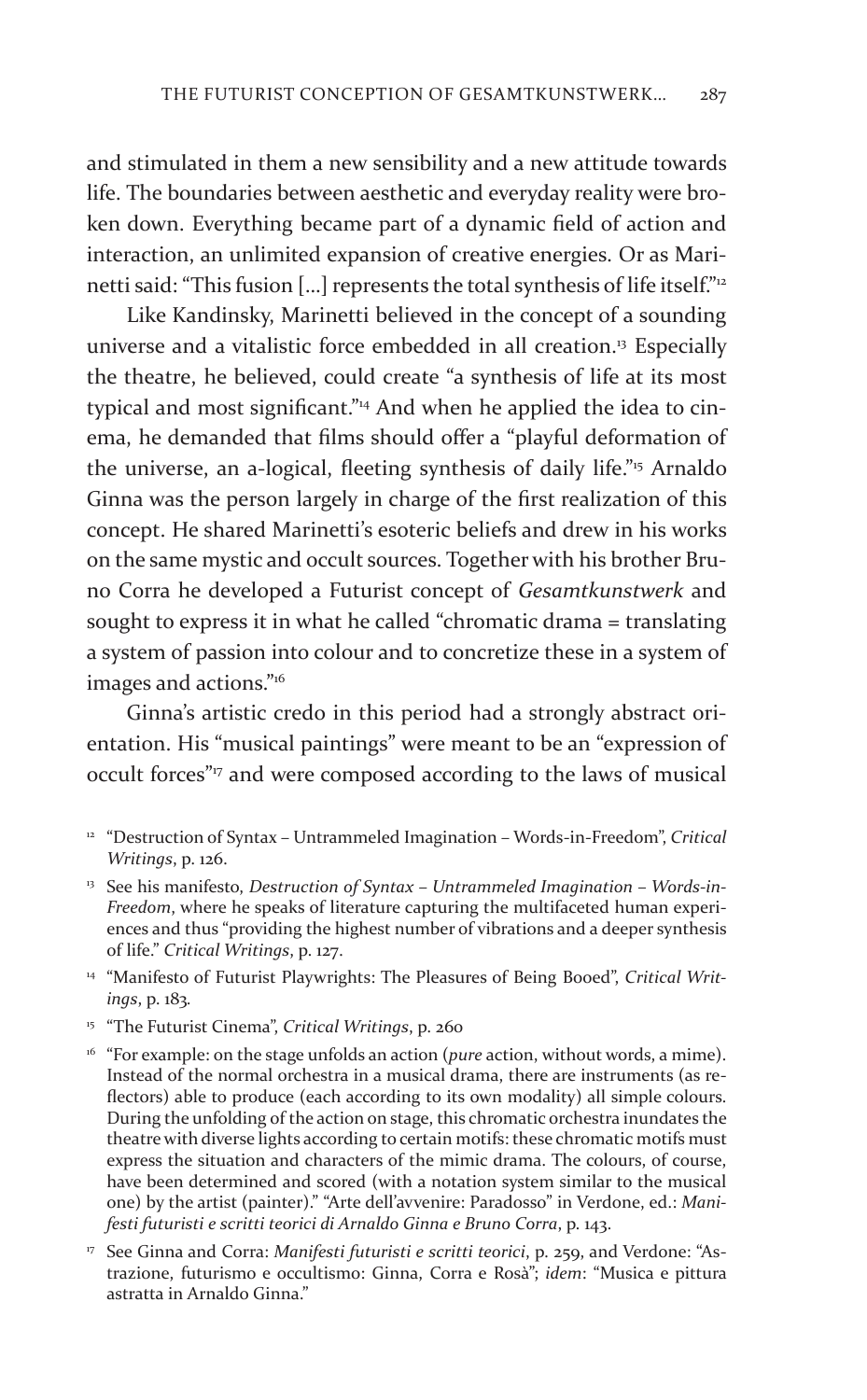harmonies.18 But he soon discovered that there was a fundamental difference between painting and music, namely that the first exists in a spatial, the second in a temporal dimension. A truly chromatic music or harmonic painting had to combine the spatial and the temporal. That way, abstract cinema was born.<sup>19</sup>

Ginna and Corra were not the only artists of the Futurist movement to experiment with ways of fusing "multilinear" streams of "analogous" sensations<sup>20</sup> into a unified whole. Similar suggestions can be found in manifestos such as Carrà's *The Painting of Sound, Noise and Odours* (1913), or Prampolini's *Chromóphony: The Colour of Sounds* (1913). Severini's *Plastic Analogies of Dynamism* (1913) suggested to "enclose the universe in the work of art" by unifying the different synaesthetic sensations under the umbrella of "architectural ensembles".21 In terms of Futurist theorizing, 1914 became the year of architecture: Prampolini's *The Futurist Structure of Atmosphere: Basis for a new Architecture* and Sant'Elia's *Manifesto of Futurist Architecture* broke new ground towards a theory of a Futurist Total Work of Art that was integrated into human life praxis. Boccioni's *Futurist Painting and Sculpture* of 1914 proclaimed the end of the traditional distinction between painting, music and poetry and envisaged a new, unifying Futurist art which exists only as pure creation.<sup>22</sup>

This move from a synaesthetic to a synthetic theory of Futurist art in 1913-14 took on a new dimension with the publication of Balla and Depero's manifesto, *The Futurist Re-fashioning of the Universe* (1915).23 The four-page document presented a unified theoretical concept for a fusion of art and life in a universe entirely redesigned according to

- <sup>19</sup> See Mancebo Roca: "Del piano cromático a la pintura cinematográfica directa: Las experiencias abstractas de los Ginanni-Corradini." A more detailed study of Ginna and Corra's experiments with abstract film can be found in Terzano: *Sulla nascita del cinema sperimentale*.
- <sup>20</sup> See the manifesto Destruction of Syntax Untrammeled Imagination Words-in-*Freedom* (1913) in Apollonio: *Futurist Manifestos*, pp. 105-106.
- <sup>21</sup> See Maria Drudi Gambillo & Teresa Fiori (eds.) *Archivi del futurismo*, vol. 1, Rome 1958, p. 80 (Apollonio: *Futurist Manifestos*, p. 125).
- <sup>22</sup> See Boccioni, *Pittura scultura futurista*, p. 325.
- <sup>23</sup> See Balla and Depero: "Ricostruzione futurista dell'universo", in Drudi Gambillo and Fiori, eds.: *Archivi del futurismo.* Vol. 1, pp. 48-51. An English translation can be found in Apollonio: *Futurist Manifestos*, pp. 197-200.

<sup>&</sup>lt;sup>18</sup> See the exhibition catalogues *Arnaldo Ginna tra astrazione e futurismo* and *Armonie e disarmonie degli stati d'animo: Ginna futurista*.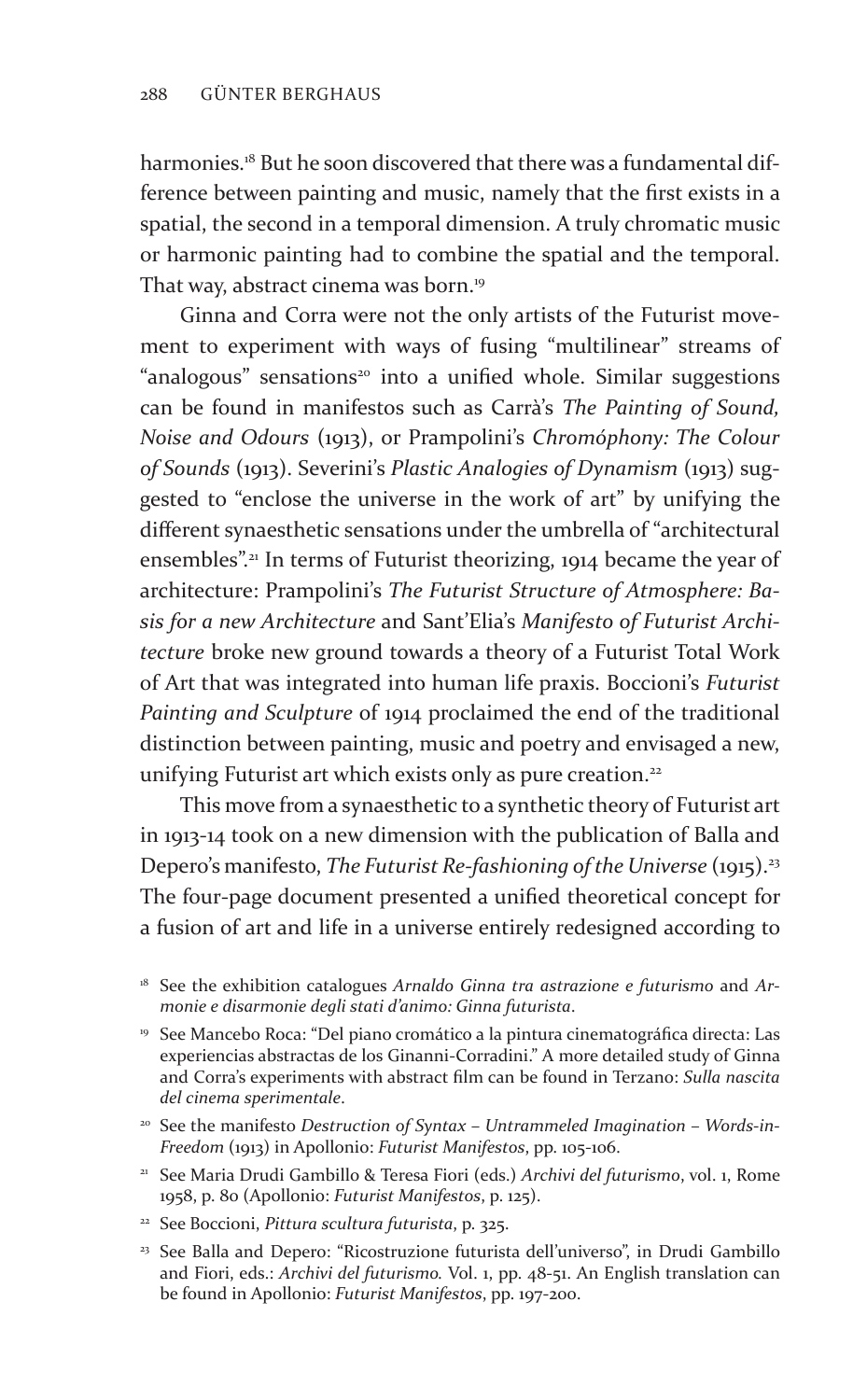Futurist principles. Balla had first demonstrated his evolving theory in his *Complessi plastici* of 1913-15. These three-dimensional kinetic objects, which can hardly be classified any longer as 'sculpture', were meant to generate "a new reality with the abstract elements of the universe".24 Balla himself used the term 'dramatic' for them and described them as "action developed in space".<sup>25</sup> We are dealing here, no doubt, with a proto-theatrical phenomenon, and it is no wonder that many of the elements and ideas were employed again in *Feu d'artifice* (1917), an actorless, abstract ballet designed to interpret Stravinsky's music of the same title.<sup>26</sup>

Balla was not the only Futurist who discovered that the fusion of art and life could be anticipated in the theatre. The idea of a synthesis of the arts was explored in a large number of experiments on stage and propagated in a steady flow of manifestos. Balla's most important disciple was Enrico Prampolini, whose initial interest in the correspondences between the sense impressions of sound, colour, form and motion was derived from Wagner and the Symbolists. His inquiry into the nature of synaesthesia found further nourishment from Kandinsky, Carrà and Boccioni. He developed a complex theory of synaesthetic correspondences between the senses and how these can be explored in "dynamic constructions of a polyphonic architectural whole".<sup>27</sup> These experiments with what he called "absolute constructions of noise in motion"28 led him, like Balla, straight into the domain of theatre.

Prampolini's scenic constructions re-ordered the different artistic media according to the rules of a Futurist aesthetics. His total artwork of the stage was not *describing* the synaesthetic experience of our dynamic existence, but rather *re-creating* the emotive qualities of the

<sup>25</sup> Ibidem.

<sup>26</sup> For a more detailed examination of the ballet and its performances see Berghaus: *Italian Futurist Theatre*, 253-259, and Gigli: *Giochi di luce e forme strane di Giacomo Balla.*

<sup>27</sup> *La cromofonia: Il colore dei suoni* first appeared in the *Gazzetta ferrarese* of 26 August 1913 and has been reprinted in Bucarelli: *Enrico Prampolini*, pp. 31-34. For an English translation see Apollonio: *Futurist Manifestos*, pp. 115-118.

<sup>28</sup> See "Pittura pura: Riposta a Kandinsky", *L'artista moderno* of January 1915, and "Un'arte nuova? Costruzione assoluta di motorumore" in the same journal in March 1915. Both essays have been reprinted in Bucarelli: *Enrico Prampolini*, pp. 36-39.

<sup>24</sup> Balla and Depero: "Ricostruzione futurista del universo", in Drudi Gambillo and Fiori, eds.: *Archivi del futurismo.* Vol. 1, p. 49, translated in Apollonio: *Futurist Manifestos*, p. 198.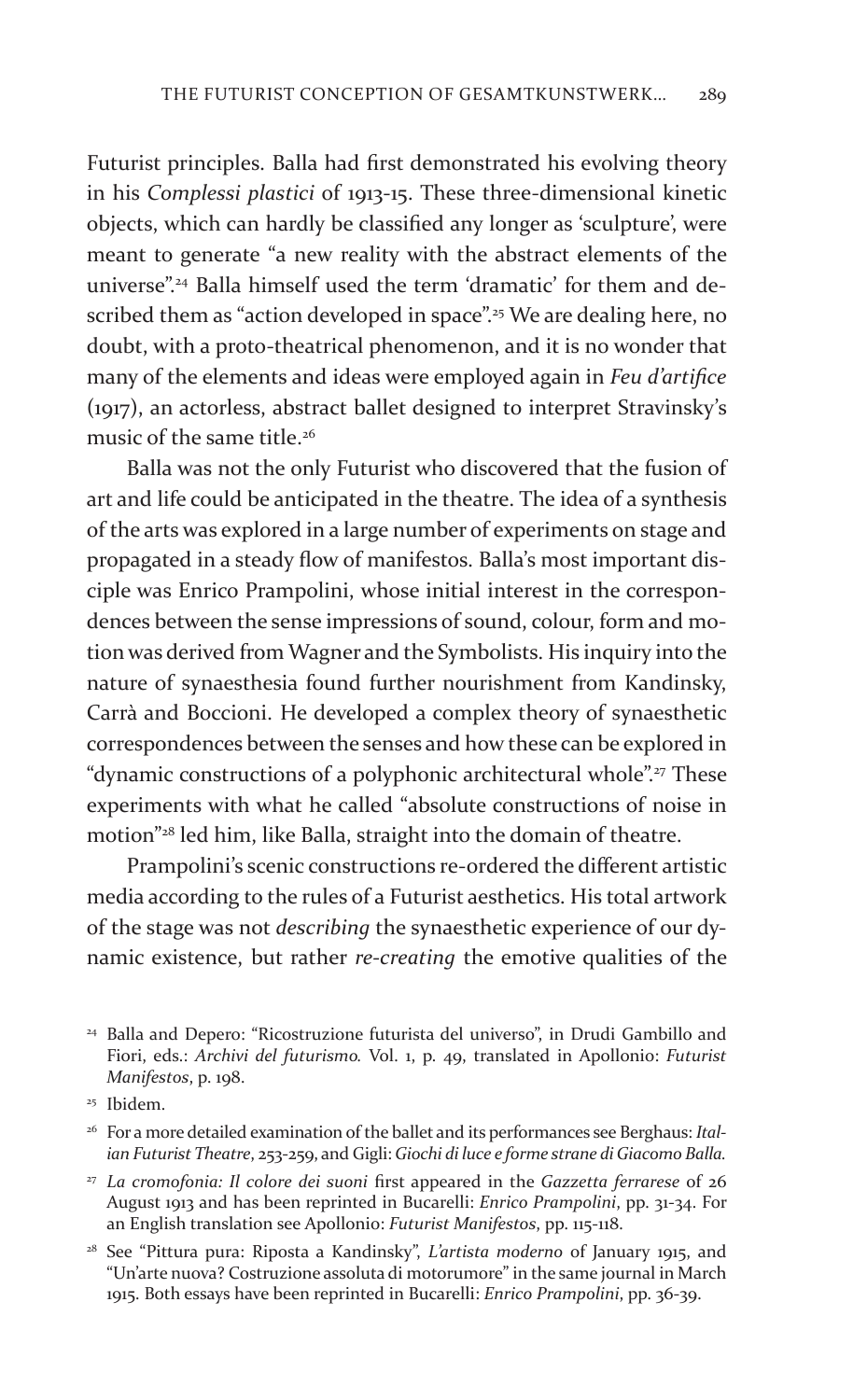modern world. A luminous-dynamic stage machinery was to create simultaneous sense impressions in abstract form and integrate them within an overarching artistic concept.

## **Secondo futurismo**

After the outbreak of the First World War, Futurism went into a period of decline. Many of the old guard left the movement; others were killed at the front. After the failed attempt, in 1918-19, to re-launch Futurism as a political movement, Marinetti embarked on a new course of action, also in his private life. His love affair with Benedetta Cappa introduced him to a new concept of *sensualità*, both in a physiological and psychological sense. Benedetta's spiritual leanings brought out and reinforced a long-hidden character trait in Marinetti's personality, and her educational experience as a primary-school teacher opened up in him new perspectives on art. This became most apparent in the Tactilism manifesto of 1920. Here, Marinetti redefined the rôle played by the five senses in artistic matters and developed his vision of a synaesthetic work of art that could offer a unified and 'total' experience of the world.<sup>29</sup>

At the Futurist Congress of 1924, Benedetta summarized the position she and Marinetti had arrived at. In her talk, subsequently published as *Sensibilità futuriste*, 30 she addressed the question of how the new and infinite worlds (*i nuovi mondi infiniti*) could be artistically represented. Each Futurist – she states – has developed his or her own approach towards capturing a synthesis of the universe, "with all its contradictions, continuities and chasms". What unites them is a certain primitivist sensibility<sup>31</sup> and a desire to overcome the limitations of painting on a flat surface. This aspiration results in what Benedetta calls "three-dimensional, polymaterial, sound-producing compounds, in which the rapports between colour and material, be-

- <sup>30</sup> First published in *L'Ambrosiano,* 10 December 1924, and then reprinted in *Vetrina futurista di letteratura – teatro – arte* (1927), pp. 52-55.
- <sup>31</sup> Her phrase "I futuristi sono i primitivi di una nuova sensibilità" takes up Boccioni's motto "Noi siamo invece i Primitivi di una sensibilità completamente trasformata" in the *Manifesto della pittura futurista* of 1910.

<sup>29</sup> See Berghaus: "Marinetti's Volte-Face of 1920: Occultism, Tactilism and 'Gli indomabili".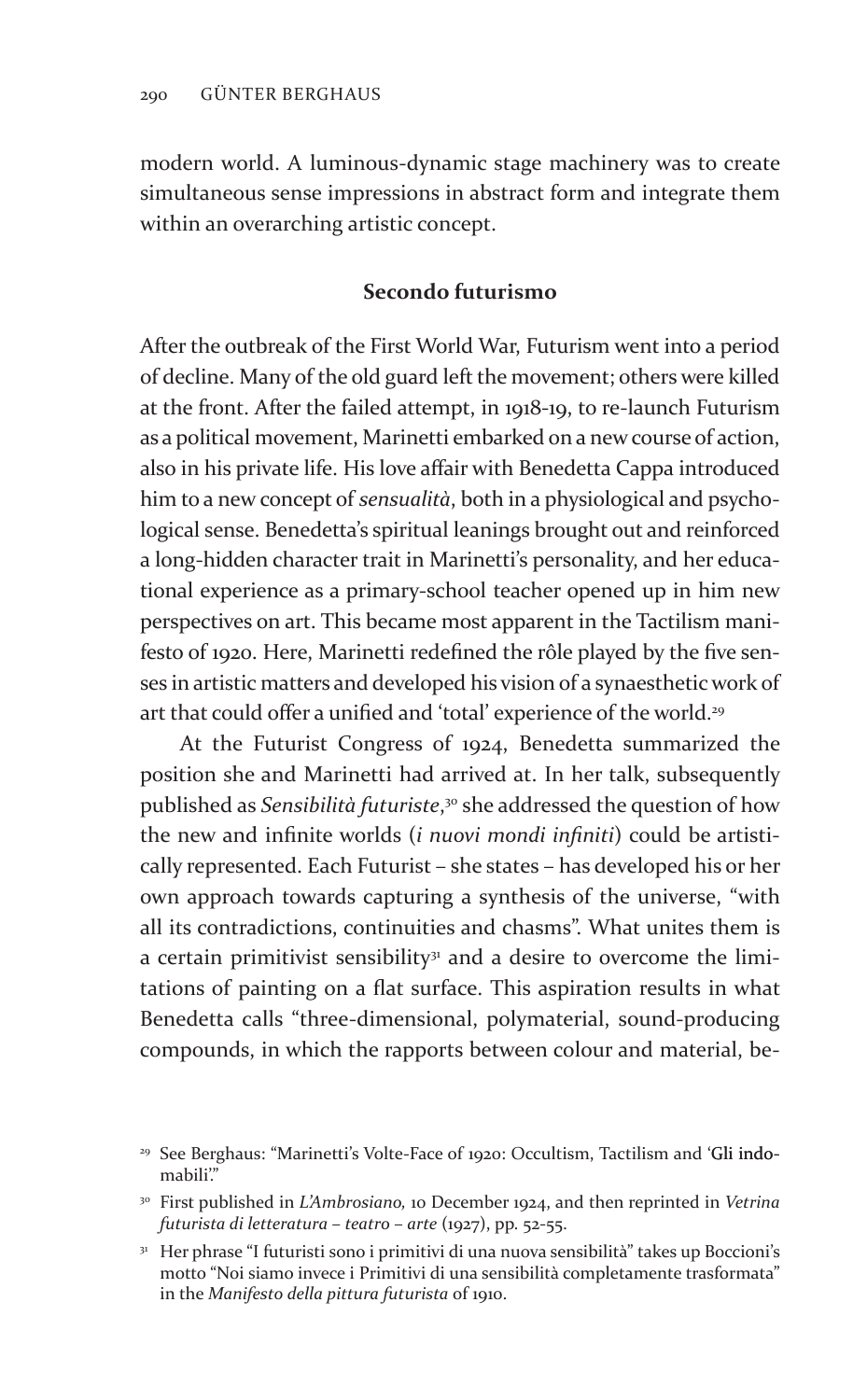tween form and weight, between heat and emotions respond to each other in a visual and tactile manner $^{"32}$ 

Benedetta and Marinetti were fully aware that they were moving in a terrain that had already been explored by other artists before them. Nonetheless, their research into "the interlacing senses that constitute the characteristic, driving force of the human machine"<sup>33</sup> was not without originality and brought to the point a number of Futurist innovations, such as:

- using the basic elements of Nature in order to represent the unlimited prospects of the world;
- overcoming the limits of the picture frame;
- placing the viewer in the centre of the picture;
- addressing all five senses in an immediate, non-intellectual manner.

## **From Tactile to Total Theatre**

In the first half of the 1920s, Marinetti developed – supported and no doubt inspired by his wife Benedetta – the project of a Tactile Theatre. The idea arose from the presentations of their tactile panels in conventional playhouses,<sup>34</sup> where they were used for "journeys of the hands" along certain tracks, indicated by coloured signs, producing emotional experiences through tactile sensations. From this, Marinetti developed the idea of theatres entirely dedicated to tactilism, where "the seated spectators will place their hands on running conveyor belts, which produce tactile sensations at different rhythmic intervals. The panels can also be mounted on turning disks and accompanied by music and light."<sup>35</sup>

The ideas were developed a stage further in Marinetti's project of a Total Theatre. The inspiration for this may have come from the Bauhaus, where Enrico Prampolini, Ivo Pannaggi, Nicolay Diulgher-

<sup>&</sup>lt;sup>32</sup> The passage is difficult to translate. In the original it reads: "complessi plastici polimaterici rumoristi in cui *visivamente tattilmente si odono* il rapporto fra colore e materia, fra forma e peso, fra calore ed emotività."

<sup>33</sup> Marinetti: "Tactilism: Toward the Discovery of New Senses", *Critical Writings*, p. 379

<sup>34</sup> See Berghaus: *Italian Futurist Theatre,* pp. 364-366.

<sup>35</sup> Marinetti: "Il tattilismo: Manifesto futurista", flysheet published by the Movimento Futurista. It has been reprinted in *Teoria e invenzione futurista*, pp. 135-142.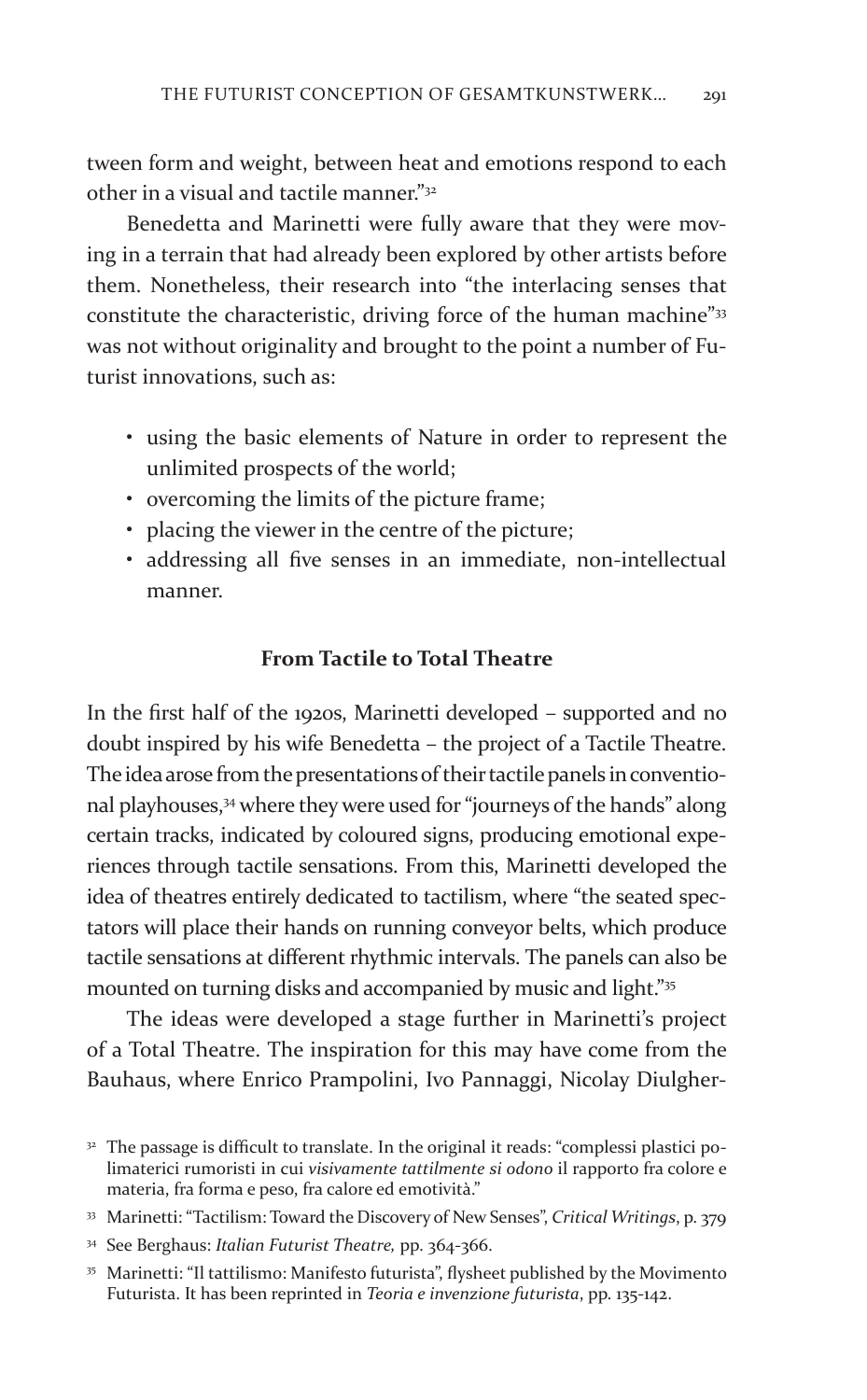off, Erberto Carboni and Ruggero Vásari had found inspiration for an overhaul of Futurist aesthetics in order to make it more suitable for an era characterized by a 'return to order'. Marinetti will have been informed by his colleagues of the institution's aim "to bring together all creative effort into one whole, to reunify all the disciplines of practical art"36 and to create "a new unity from gathering the many arts, directions and appearances into an undividable whole".<sup>37</sup> The key medium to demonstrate these lofty ideas was the theatre, or rather, a *total* theatre explored in many experimental performances in Weimar and Dessau and propagated in the book, *Die Bühne am Bauhaus* (1925). This inspired László Moholy-Nagy to write the essay "Total Theatre Is the Theatre of the Future"  $(1927)^{38}$ , Andreas Weininger to design his Spherical Theatre (1927)<sup>39</sup> and Walter Gropius to the best-known of all Utopian theatre designs, the *Piscatortheaterneubau* of 1927.<sup>40</sup> Marinetti will have known about this grand design from Prampolini, who undertook his own research in this field and was in regular contact with the Bauhaus. When Pannaggi formally joined the institution in 1932,<sup>41</sup> he provided a detailed and well-illustrated report on Gropius's Total Theatre project in the Italian theatre journal *Scenario*. 42

- <sup>36</sup> *Programm des staatlichen Bauhauses Weimar,* reprinted in Wingler: *The Bauhaus*, p. 32.
- <sup>37</sup> Gropius: "Idee und Aufbau des staatlichen Bauhauses", p. 9.
- <sup>38</sup> Moholy-Nagy: "A jövő színháza a teljes színház", translated in Passuth: *Moholy-Nagy*, pp. 299-301. This visionary text and a range of other Total-Theatre conceptions at the Bauhaus have been discussed in Berghaus: *Theatre, Performance, and the Historical Avant-garde*, pp. 212-230.
- <sup>39</sup> Published in *bauhaus* 3 (1927), p. 2. See also *Andor Weininger: Vom Bauhaus zur konzeptuellen Kunst*, pp. 47-50, 55-57, 111-115 and Kersting and Vogelsang: *Raumkonzepte*, pp. 189-190 with some preparatory drawings.
- <sup>40</sup> For a detailed analysis of this project see Woll: *Das Totaltheater*. Gropius first published his concept in "Vom modernen Theaterbau, unter Berücksichtigung des Piscatortheaterneubaues in Berlin", *Berliner Tageblatt*, 2 November 1927, p. 5 and *Die Scene* 18:1 (1928), pp. 4-6. See also Piscator: *Das Politische Theater*, pp. 124-127. A later explanation given at the Volta Congress in Rome (*Convegno di lettere, 8-14 ottobre 1934: Il teatro drammatico*, Rome: Reale Accademia d'Italia, Fondazione Alessandro Volta, 1935) was reprinted in *The Theater of the Bauhaus*, pp. 11-14.
- <sup>41</sup> Wingler lists him in the roster of Bauhaus students in *The Bauhaus*, p. 619. Pannaggi remembered the time in an interview for Oslo's *Dagbladet* (19 December 1970): "Io vi ero entrato dopo il trasferimento a Berlino, e vi rimasi un solo semestre, e cioè fino a quando Hitler lo fece chiodere." Quoted in *Pannaggi e l'arte meccanica*, p. 451. See also his brochure *Bauhaus.*
- <sup>42</sup> Pannaggi: "Teatro totale."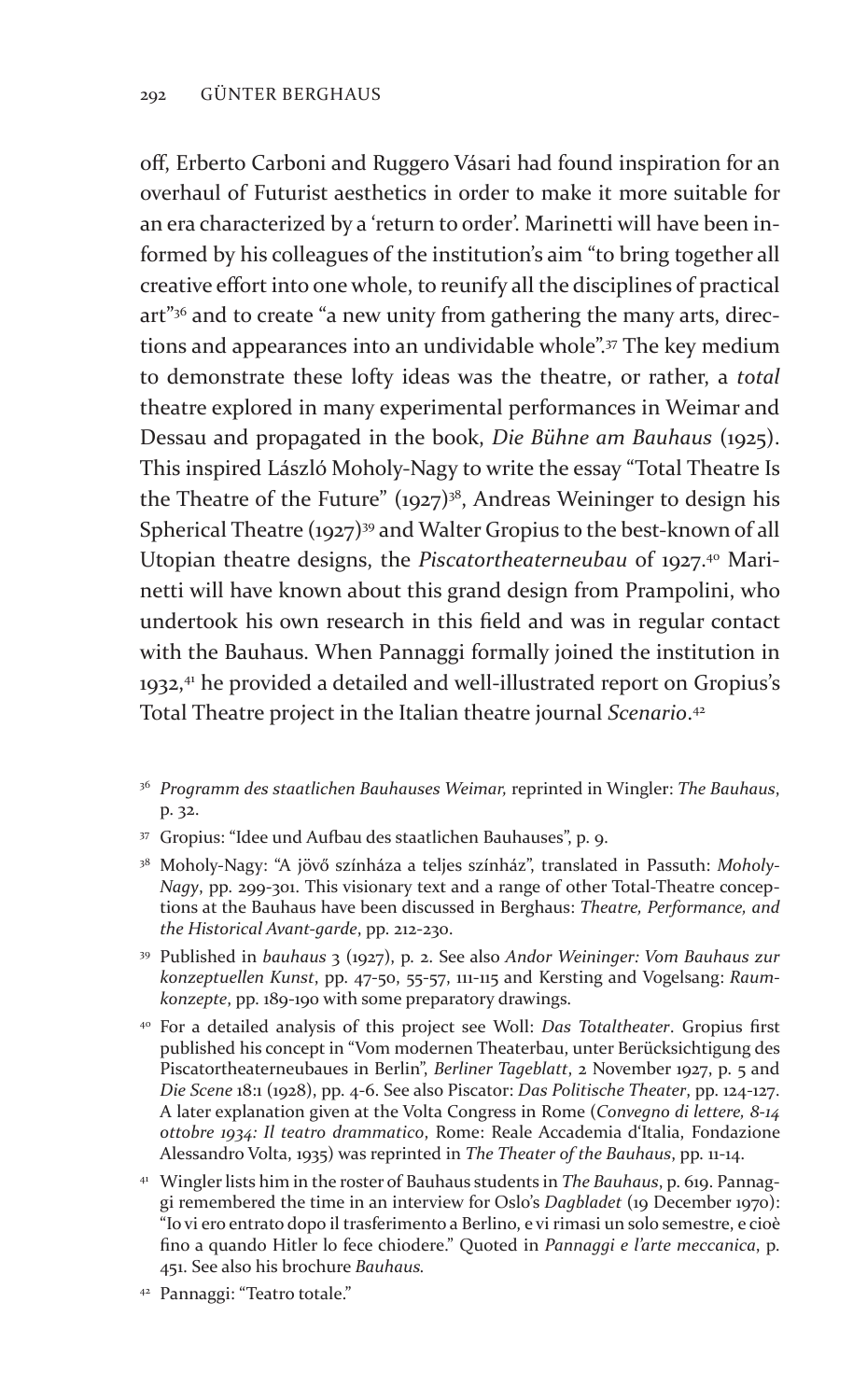Marinetti's vision of a *teatro totale* was outlined in an essay that was first published in the journal *Futurismo*. 43 But much more interesting is the longer and more detailed manuscript version as it contains a number of drawings. They help us to visualize how Marinetti intended to release the spectators from their immobility and to immerse them in a multi-sensorial spectacle.<sup>44</sup>

The circular construction had several stages around which the audience rotated on armchairs furnished with tactile panels, olfactory boxes and tables for food and drinks. The multiple stage allowed the simultaneous unfolding of several actions and the projection of further scenes by means of films, slides and electronic images. A large cupola showed the mechanical movements of sun, moon, stars, aeroplanes etc. Television screens and radio loudspeakers enabled the spectators to follow the actions in close-up; telephones allowed communication with each other, and elevators transported them to the bar whenever they needed a break from the overkill of sense impressions. To illustrate the concept, Marinetti added a few scenarios.

For example: one stage represents a casino, where a capitalist ruins an old aristocrat in a roulette game, whilst on another stage his wife is having an affair with the aristocrat's son. A third stage shows the young aristocrat's girlfriend committing suicide, and a fourth presents a general meeting of the factory workers voting for the expropriation of their employer. Simultaneous war events taking place in Russia and Japan are projected onto the screens, while on the streets anarchists are inveigling the populace to rebellion. A complex lighting design enhances the scenes and simultaneously floods the spectators in synchronized colours. Musical accompaniment is provided by a hidden orchestra.

The unity which dominates the multiple actions was to be occasionally interrupted by intentional breakdowns of the communication system, thus provoking improvised reactions from the audience and achieving unforeseen humorous or tragic effects in the show. The

<sup>43</sup> 15 January 1933; reprinted in the *Almanacco letterario per l'anno 1933*. See Berghaus: *Italian Futurist Theatre*, pp. 539-541, and the translation of the original manuscript in Marinetti: *Critical Writings*, pp. 440-407.

<sup>44</sup> The manifesto has been translated in Taylor: *Futurism: Politics, Painting and Performance,* pp. 70-74. The text of the manuscript has been published in *Teatro contemporaneo* 5:9 (February-May 1985), pp. 373-384. The drawings have been reproduced in Salaris: *F. T. Marinetti*, p. 241.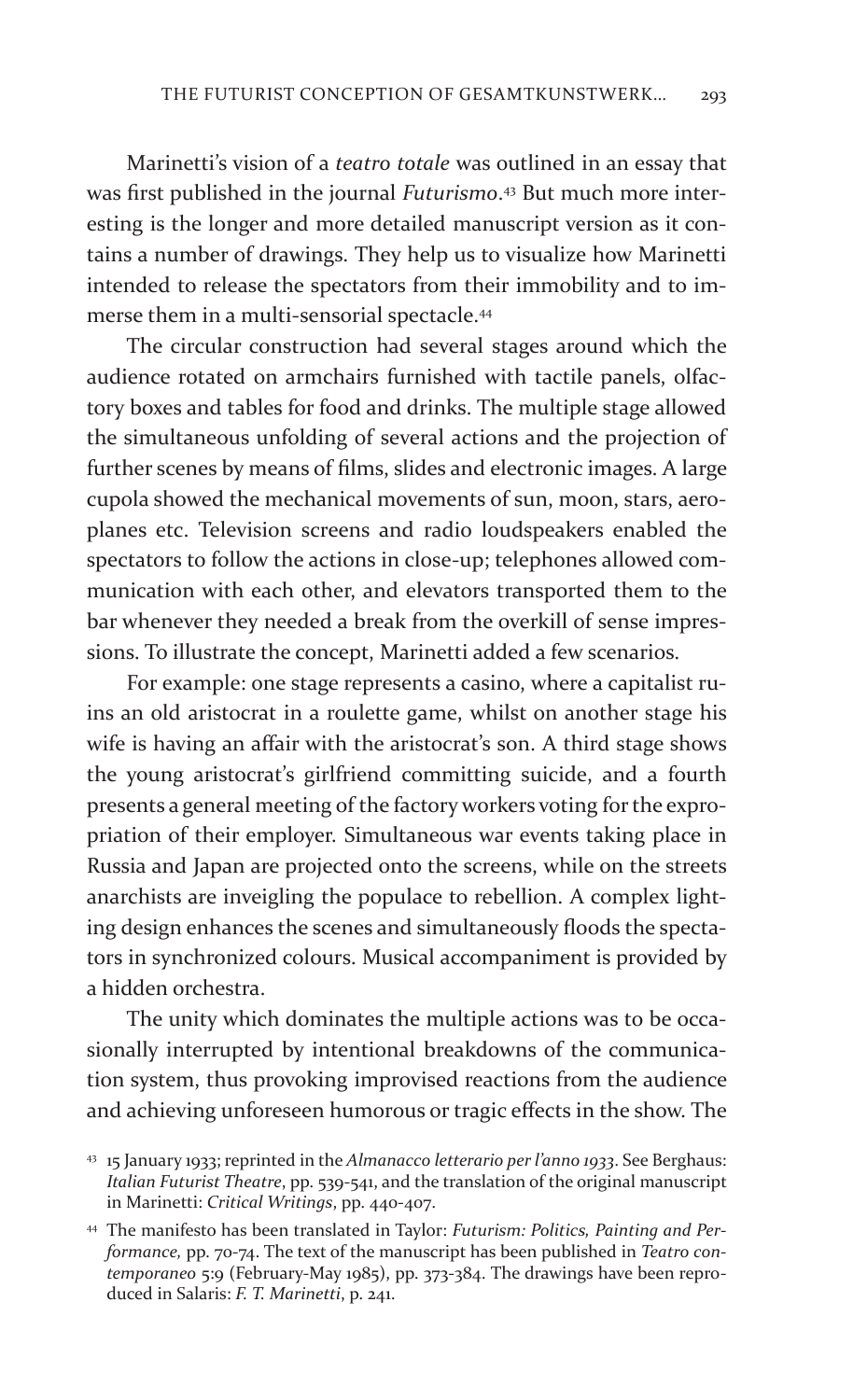ultimate objective of this Total Theatre was to conjure up a "synthesis of the world", to increase people's "multiple sensibilities" and "to revolutionize our times" by activating the audience's ability for dynamic, spontaneous behaviour.

#### **Summary**

In the Modernist period, the quest for a total experience of the world gave rise to numerous and highly divergent projects referred to as Gesamtkunstwerk, Synthesis, Synaesthetic Work of Art, etc. Theodor Adorno interpreted this as a search for unity and cohesion, which had vanished in the era of modernity and which cannot be reinvented, although one may still hanker after it.45 What Harald Szemann called "Der Hang zum Gesamtkunstwerk",46 i.e. the "tendency towards" or the desire for a Total Work of Art, can therefore be considered a typical trait of the 'crisis of modernity'.

One of the fundamental differences between Romantic and modernist art was that the former was integrative, the latter fragmentary. Romantic works of art possessed a symbolic relation to reality and prepared the way for the autonomous, abstract works of the modernist period, which were independent of any empirical relation to Nature and no longer served to reflect on an outside reality or to transform it into art. Art had become a configuration of elements that did not *stand for* reality but *were* reality. Artists produced abstract works, which overcame all mimetic relation to reality, and constructed art out of its own components.

The release of art from its subordinate relationship to Nature liberated it from traditional genre definitions. This explains the modernists' interests in fusing different artistic media in one work of art. However, the relation between the parts and the whole could no longer be a harmonious one; rather, it became fragmented, contradictory, disjointed. This essential quality reflected an equally disjointed condition of the world, but to achieve this aim, and to reflect the *totality* of experience, the work of art still required to be arranged, composed and ordered.

<sup>45</sup> Adorno, in his *Versuch über Wagner* (1952), interpreted the Utopian quest for a *Gesamtkunstwerk* as a futile attempt to overcome the division of labour and alienation in capitalist society. The essay has been reprinted in his *Gesammelte Schriften*, vol. 13.

<sup>46</sup> Szeemann: *Der Hang zum Gesamtkunstwerk: Europäische Utopien seit 1800.*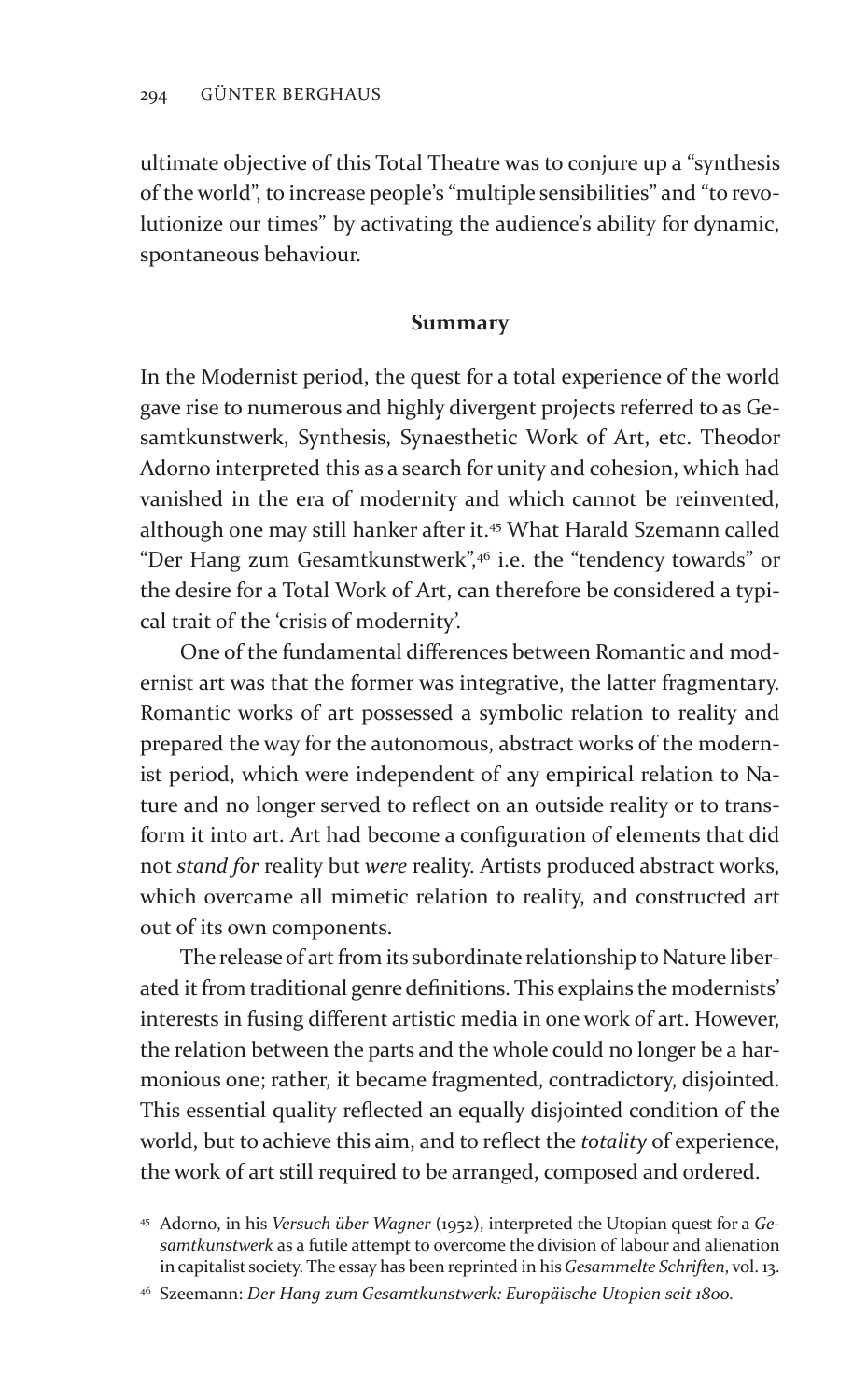This is why the Futurist artists again and again produced theatre performances that aspired to be Total Works of Art, assembled from the "chaos and clashing of rhythms" of modern times, yet still aspiring to contain "a new harmony."47

## *Bibliography*

ADORNO, Theodor W.:

*Versuch über Wagner*. Frankfurt am Main: Suhrkamp, 1952.

*Gesammelte Schriften*. Vol. 13. Frankfurt am Main: Suhrkamp, 1971.

ANDRASCHKE, Peter, and Edelgard SPAUDE:

*Welttheater: Die Künste im neunzehnten Jahrhundert*. Freiburg im Breisgau: Rombach, 1992.

APOLLONIO, Umbro, ed.:

*Futurist Manifestos.* London: Thames and Hudson, 1973.

BABLET, Denis:

*L'Œuvre d'art totale*. Paris: Centre National de la Recherche Scientifique, 1995.

BALLA, Giacomo, and Fortunato DEPERO:

"Futurist Reconstruction of the Universe." Apollonio: *Futurist Manifestos.* 197-200.

"Ricostruzione futurista del universo." Drudi Gambillo, and Fiori, eds.: *Archivi del futurismo.* Vol. 1. 48-51.

BENEDETTA [Benedetta Cappa]:

"Sensibilità futuriste." *L'Ambrosiano,* 10 December 1924. Reprinted in *Vetrina futurista di letteratura – teatro – arte.* Vol. 2. Torino: Sindacati Artistici, 1927. 52-55.

BERGHAUS, Günter:

"A Theatre of Image, Sound and Motion: On Synaesthesia and the Idea of a Total Work of Art." *Maske und Kothurn* 32 (1986): 7-28.

"Marinetti's Volte-Face of 1920: Occultism, Tactilism and 'Gli indomabili'." Gino Tellini, and Paolo Valesio, eds.: *Beyond Futurism: Filippo Tommaso Marinetti, Writer. For the Centennial Anniversary of the Italian Avant-Garde.* Firenze: Società Editrice Fiorentina, 2011. 47-76.

<sup>47</sup> Boccioni et al.: "The Exhibitors to the Public", in Apollonio: *Futurist Manifestos*, p. 49.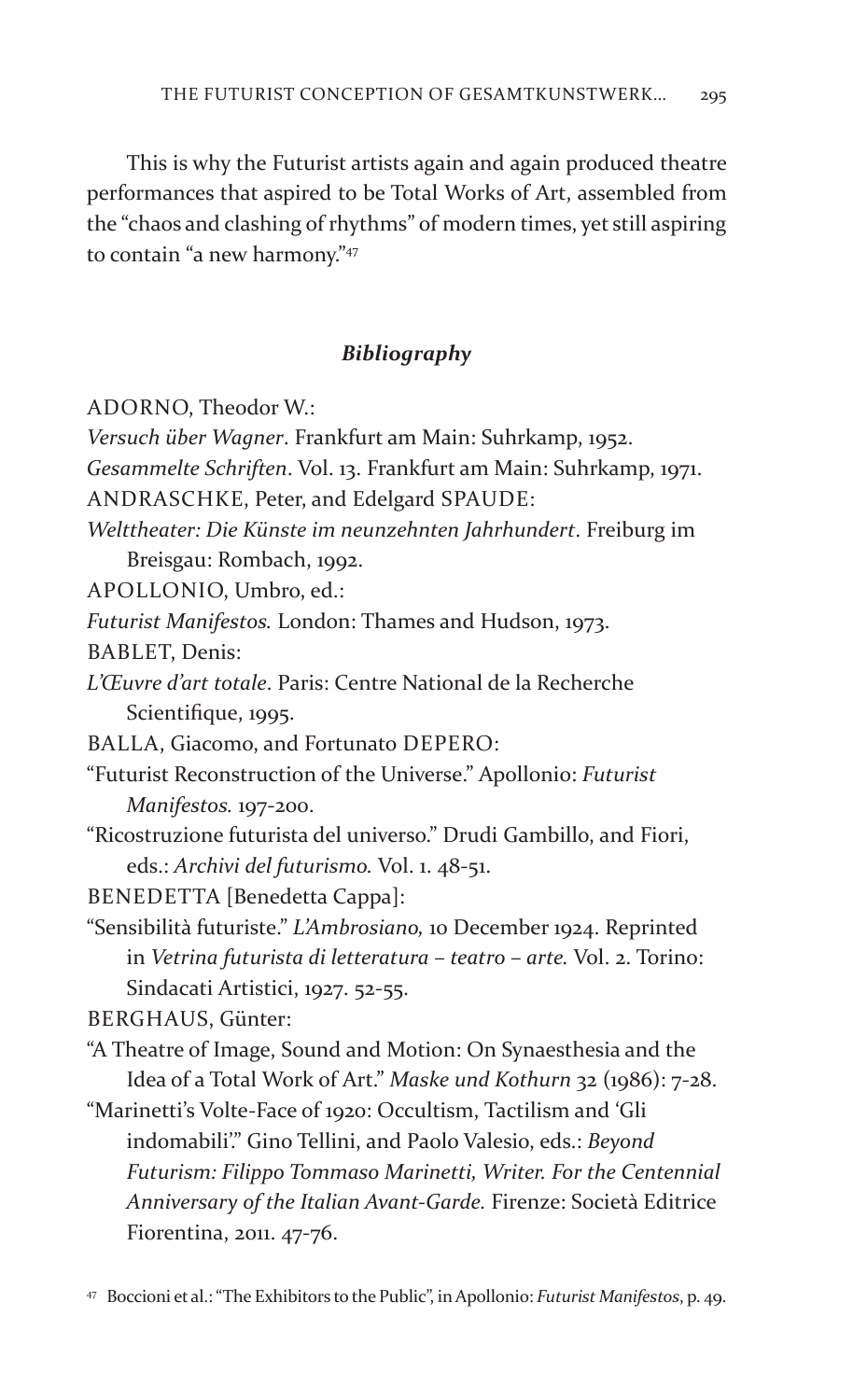"The Futurist Banquet: Nouvelle Cuisine or Performance Art?" *New Theatre Quarterly* 28:1 (February 2001): 3-17.

*Italian Futurist Theatre, 1909-1944*. Oxford: Clarendon Press, 1998. *Theatre, Performance, and the Historical Avant-garde*. New York:

Palgrave Macmillan, 2005.

BERMBACH, Udo:

*Der Wahn des Gesamtkunstwerks: Richard Wagners politischästhetische Utopie*. Frankfurt am Main: Fischer, 1994.

BOCCIONI, Umberto:

*Pittura scultura futuriste (Dinamismo plastico).* Milano: Edizioni futuriste di "Poesia", 1914.

BOCCIONI, Umberto, Carlo CARRÀ, Luigi RUSSOLO, Gino SEVERINI, and Giacomo BALLA:

"The Exhibitors to the Public." Apollonio, ed.: *Futurist Manifestos.*  45-50.

"Manifesto of Futurist Painters." Apollonio, ed.: *Futurist Manifestos.*  24-27.

BORCHMEYER, Dieter:

*Das Theater Richard Wagners: Idee, Dichtung, Wirkung.* Stuttgart: Reclam, 1982.

"Gesamtkunstwerk." *Die Musik in Geschichte und Gegenwart*. 2., neubearbeitete Ausgabe. Sachteil. Vol. 3. Kassel: Bärenreiter; Stuttgart: Metzler, 1995. 1282-1289.

BROWN, John:

*A Dissertation on the Rise, Union and Power, the Progressions, Separations and Corruptions of Poetry and Music*. London: Davis and Reymers, 1763.

CASTEL, Louis Bertrand:

"Clavecin pour les yeux, avec l'art de peindre les sons, et toutes sortes de pièces de musique. Lettre écrite de Paris le 20. Fevrier 1725 par le R. P. Castel, Jesuite, à M. Decourt, à Amiens." *Mercure de France,* November 1725. 2552-2577. Reprinted as "Clavecin pour les yeux." L. B. Castel: *Esprit, Saillies et Singularités*. Amsterdam & Paris: Vincent, 1763. 278-348.

CORRADINI, Arnaldo, and Bruno CORRADINI:

*Arte dell'avvenire: Paradosso*. Bologna: Beltrami, 1911. Reprinted in M. Verdone, ed.: *Manifesti futuristi e scritti teorici di Arnaldo Ginna e Bruno Corra.* Ravenna: Longo, 1984. 127-153.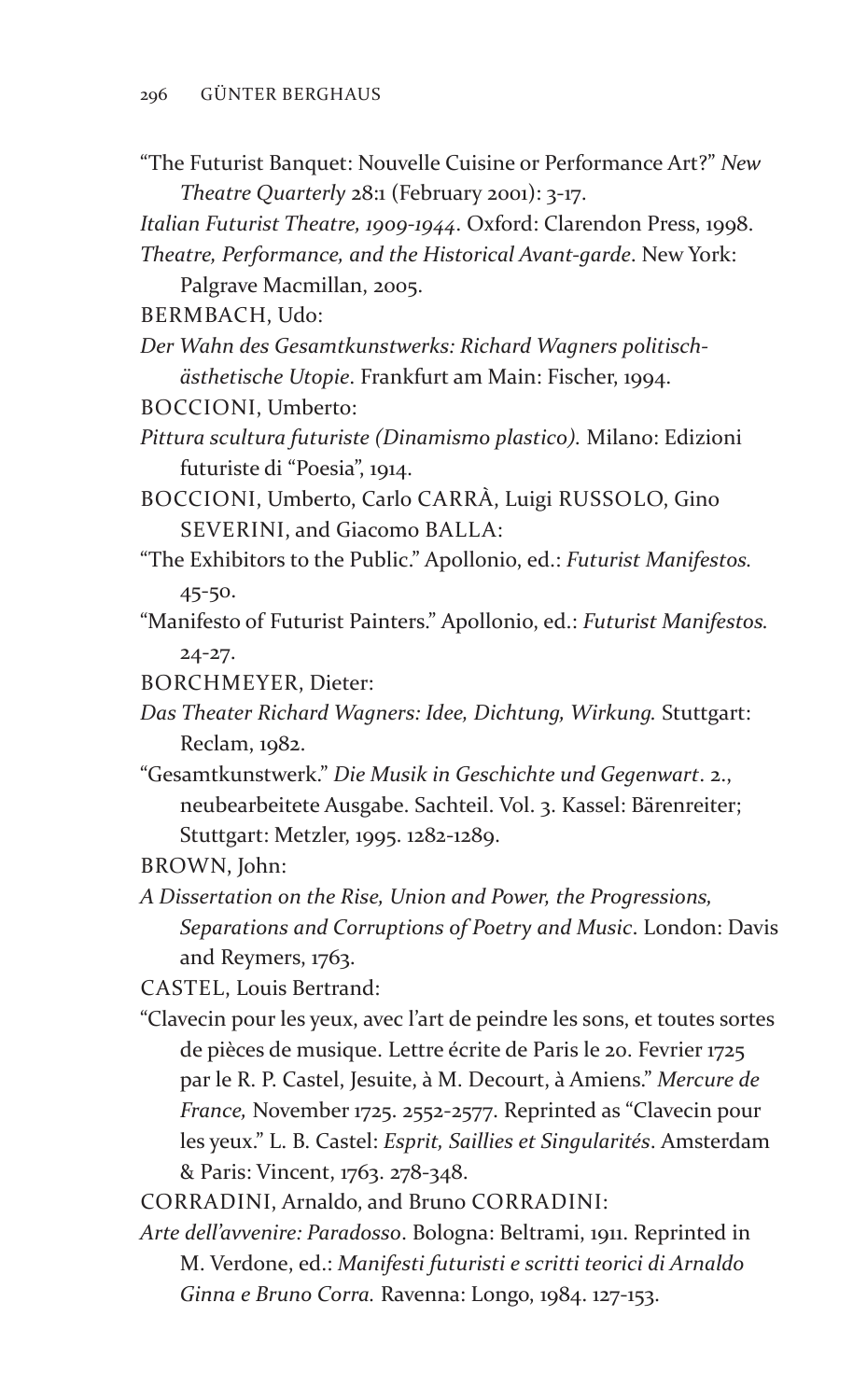DAHLHAUS, Carl:

- *Wagners Konzeption des musikalischen Dramas*. Regensburg: Bosse, 1971.
- DRUDI GAMBILLO, Maria, and Teresa FIORI, eds.:

*Archivi del futurismo.* Vols. 1-2. Roma: De Luca, 1958-62.

FONDAZIONE ALESSANDRO VOLTA, eds.:

*Convegno di lettere, 8-14 ottobre 1934: Il teatro drammatico.* Roma:

Reale Accademia d'Italia, Fondazione Alessandro Volta, 1935. FORNARI, Paola:

"Prampolini e Kandinsky: Alle origini dell'astrattismo." *Il veltro* 25  $(1981): 589 - 591.$ 

GALARD, Jean, and Julián Zugazagoitia, eds.:

- *L'Œuvre d'art totale*. Paris: Gallimard; Paris: Musée du Louvre, 2003. GIGLI, Elena:
- *Giochi di luce e forme strane di Giacomo Balla: Feu d'artifice al Teatro Costanzi, Roma 1917*. Roma: De Luca, 2005.

[GINNA, Arnaldo]:

*Armonie e disarmonie degli stati d'animo: Ginna futurista*. A cura di Lucia Collarile, Mariastella Margozzi, e Micol Forti. Roma: Museo Boncompagni Ludovisi, 12 marzo – 10 maggio 2009. Firenze: Palazzo Pitti, Galleria d'Arte Moderna, 23 giugno – 20 settembre 2009. Roma: Gangemi, 2009.

*Arnaldo Ginna tra astrazione e futurismo*. A cura di Mario Verdone. Ravenna: Pinacoteca Comunale Loggetta Lombardesca, 30 marzo – 28 aprile 1985. Ravenna: Agenzia Editoriale Essegi, 1985.

GLASS, Frank M.:

*The Fertilizing Seed: Wagner's Concept of the Poetic Intent*. Ann Arbor/MI: UMI, 1983.

GROPIUS, Walter:

"Idee und Aufbau des staatlichen Bauhauses." *Staatliches Bauhaus in Weimar 1919–1923*, Weimar–München: Bauhausverlag, 1923. 7-18.

*Programm des staatlichen Bauhauses Weimar.* Weimar: Staatliches Bauhaus, 1919. Reprinted in Hans M. Wingler, ed.: *The Bauhaus.*  Cambridge/MA: MIT Press, 1978. 32.

"Vom modernen Theaterbau, unter Berücksichtigung des Piscatortheaterneubaues in Berlin." *Berliner Tageblatt*, 2 November 1927. 5. Reprinted in *Die Scene* 18:1 (1928): 4-6.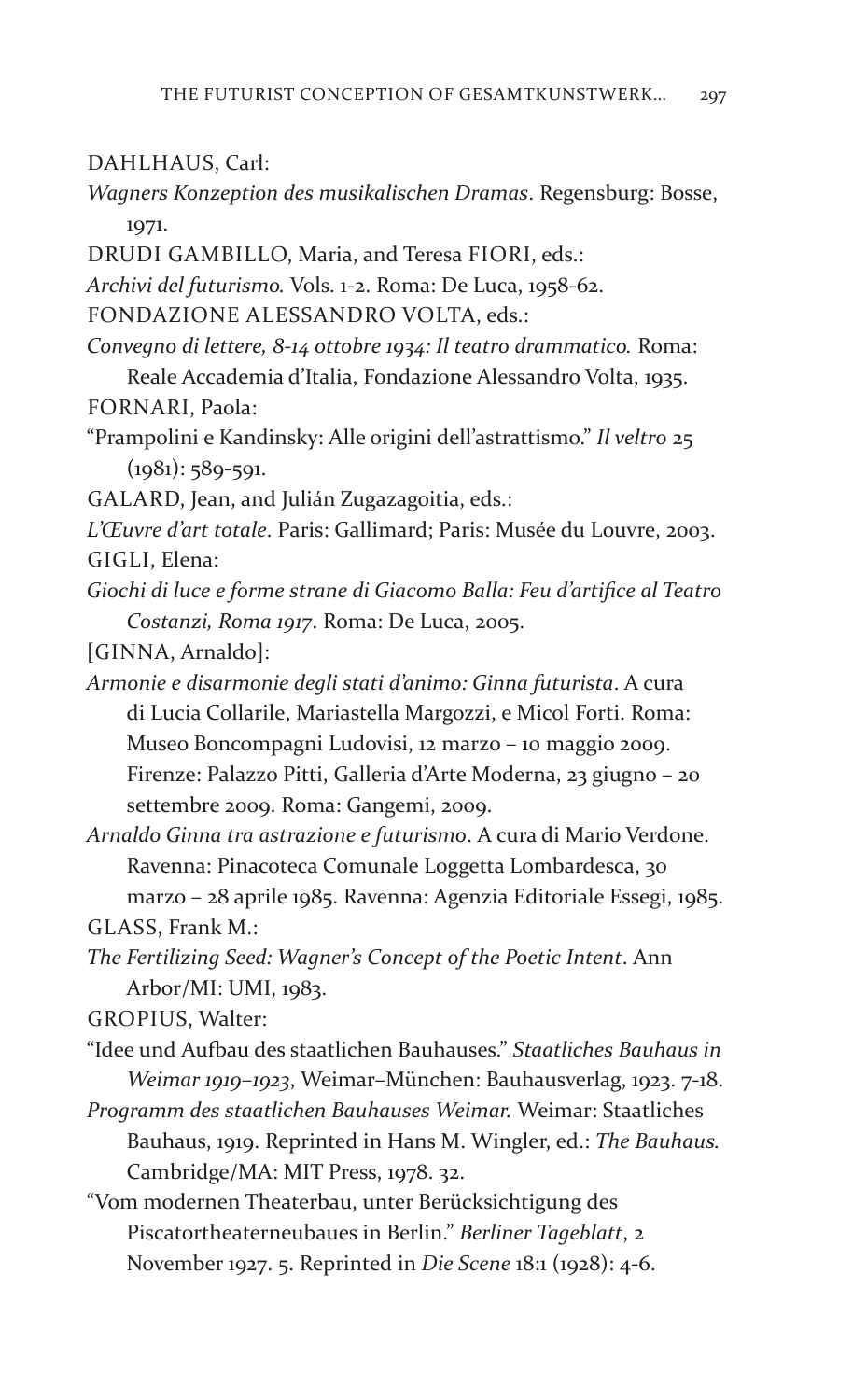## KANDINSKY, Wassily:

"On Stage Composition." *Complete Writings on Art*. Ed. by Kenneth Clement Lindsay, and Peter Vergo. New York: Da Capo Press, 1994. 257-265.

"Über Bühnenkomposition." Klaus Lankheit, ed.: *Der Blaue Reiter: Dokumentarische Neuausgabe*. Munich: Piper, 1965. 189-208

KUNZE, Stefan:

"Richard Wagners Idee des 'Gesamtkunstwerks'." Helmut Koopmann, and Josef Adolf Schmoll Schmoll gen. Eisenwerth, eds.: *Beiträge zur Theorie der Künste im* 19. Jahrhundert. Vol. 2. Frankfurt am Main: Klostermann, 1972. 196-229.

LISTA, Marcella:

- *L'Œuvre d'art totale à la naissance des avant-gardes, 1908–1914.* Paris: Institut National d'Histoire de l'Art, 2006
- MANCEBO ROCA, Juan Agustín:
- "Del piano cromático a la pintura cinematográfica directa: Las experiencias abstractas de los Ginanni-Corradini." *Norba-Arte* 28 (2009): 163-171.
- MARINETTI, Filippo Tommaso:
- *Critical Writings.* Ed. by Günter Berghaus. New York: Farrar, Straus and Giroux, 2006.
- *Teoria e invenzione futurista*. A cura di Luciano de Maria. Milano: Mondadori, 1968. 2nd edn Milano: Mondadori, 1983.
- "Destruction of Syntax Untrammeled Imagination Words-in-Freedom." *Critical Writings*. 120-131.
- "Il tattilismo: Manifesto futurista." *Teoria e invenzione futurista*. 135-142.
- "Il teatro totale futurista." A cura di Mario Verdone e Luce Marinetti.
	- *Teatro contemporaneo: Rivista di studi sul teatro contemporaneo* 5:9 (February-May 1985): 373-384.
- "Il teatro totale futurista." *Almanacco letterario per l'anno 1933*. Milano: Bompiani, 1933. 306-309.
- "Il teatro totale futurista." *Futurismo* 2:19 (15 January 1933): 1.

"Manifesto of Futurist Playwrights." *Critical Writings*. 181-184.

"The Futurist Cinema." *Critical Writings*. 260-265.

- "Total Theater: Its Architecture and Technology." *Critical Writings*. 400-407.
- "Tactilism: Toward the Discovery of New Senses." *Critical Writings*. 377-382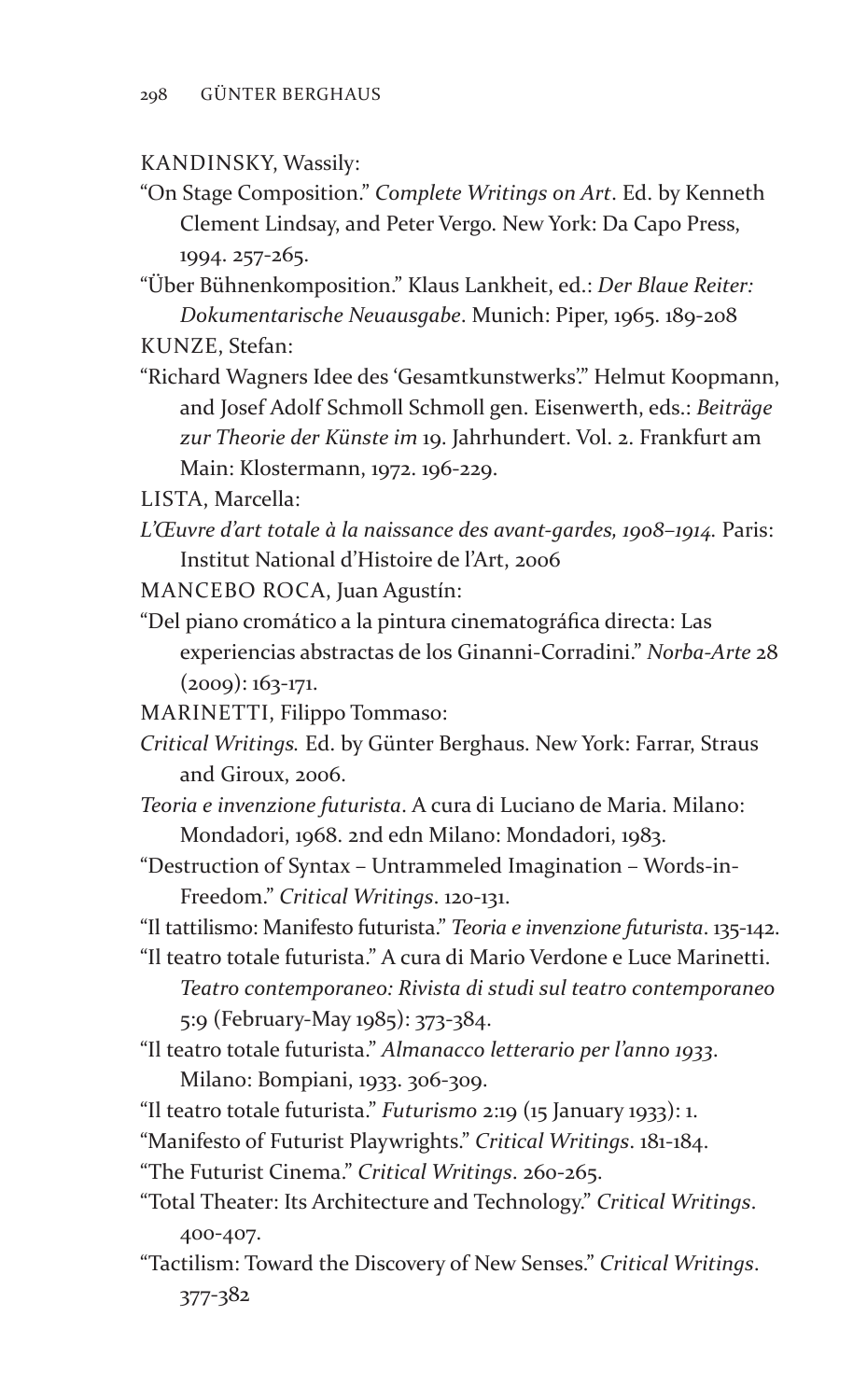## MOHOLY-NAGY, László:

"A jövő színháza a teljes színház." *Dokumentum* (March 1927): 6-7. Translated as "Total Theatre Is the Theatre of the Future." Krisztina Passuth: *Moholy-Nagy.* London: Thames and Hudson, 1985. 299-301.

NEUMANN, Alfred Robert:

*The Evolution of the Concept "Gesamtkunstwerk" in German Romanticism*. Ph.D. Thesis. Ann Arbor/MI: University of Michigan, 1951.

NIVELLE, Armand:

*Frühromantische Dichtungstheorie*. Berlin: De Gruyter, 1970.

- NUFER, Wolfgang:
- *Herders Ideen zur Verbindung von Poesie, Musik und Tanz*. Berlin:

Ebering, 1929.

PANNAGGI, Ivo:

- *Bauhaus*. Recanati: Micheloni, 1979.
- "Potifars hustni i Casa Pannaggi." *Dagbladet* (Oslo) 296 (19 December 1970).
- "Teatro totale." *Scenario* 1:6 (July 1932): 46-50.

[PANNAGGI, Ivo]:

*Pannaggi e l'arte meccanica futurista*. A cura di Enrico Crispolti. Exhibition catalogue. Macerata: Palazzo Ricci, 22 luglio – 15 ottobre 1995. Milano: Mazzotta, 1995.

PISCATOR, Erwin:

*Das Politische Theater.* Berlin: Schultz, 1929.

POLHEIM, Karl Konrad:

"Die romantische Einheit der Künste." Wolfdietrich Rasch, ed.: *Bildende Kunst und Literatur: Beiträge zum Problem ihrer Wechselbeziehungen im neunzehnten Jahrhundert*. Frankfurt am Main: Klostermann, 1970. 157-178.

PRAMPOLINI, Enrico

- "Pittura pura: Riposta a Kandinsky." *L'artista moderno,* January 1915. Reprinted in Bucarelli, ed.: *Enrico Prampolini*. 36-37.
- "Un'arte nuova? Costruzione assoluta di motorumore." *L'artista moderno,* March 1915. Reprinted in Bucarelli, ed.: *Enrico Prampolini*. 37-39.
- "La cromofonia: Il colore dei suoni." *Gazzetta ferrarese,* 26 August 1913. Reprinted in Bucarelli, ed.: *Enrico Prampolini*. 31-34.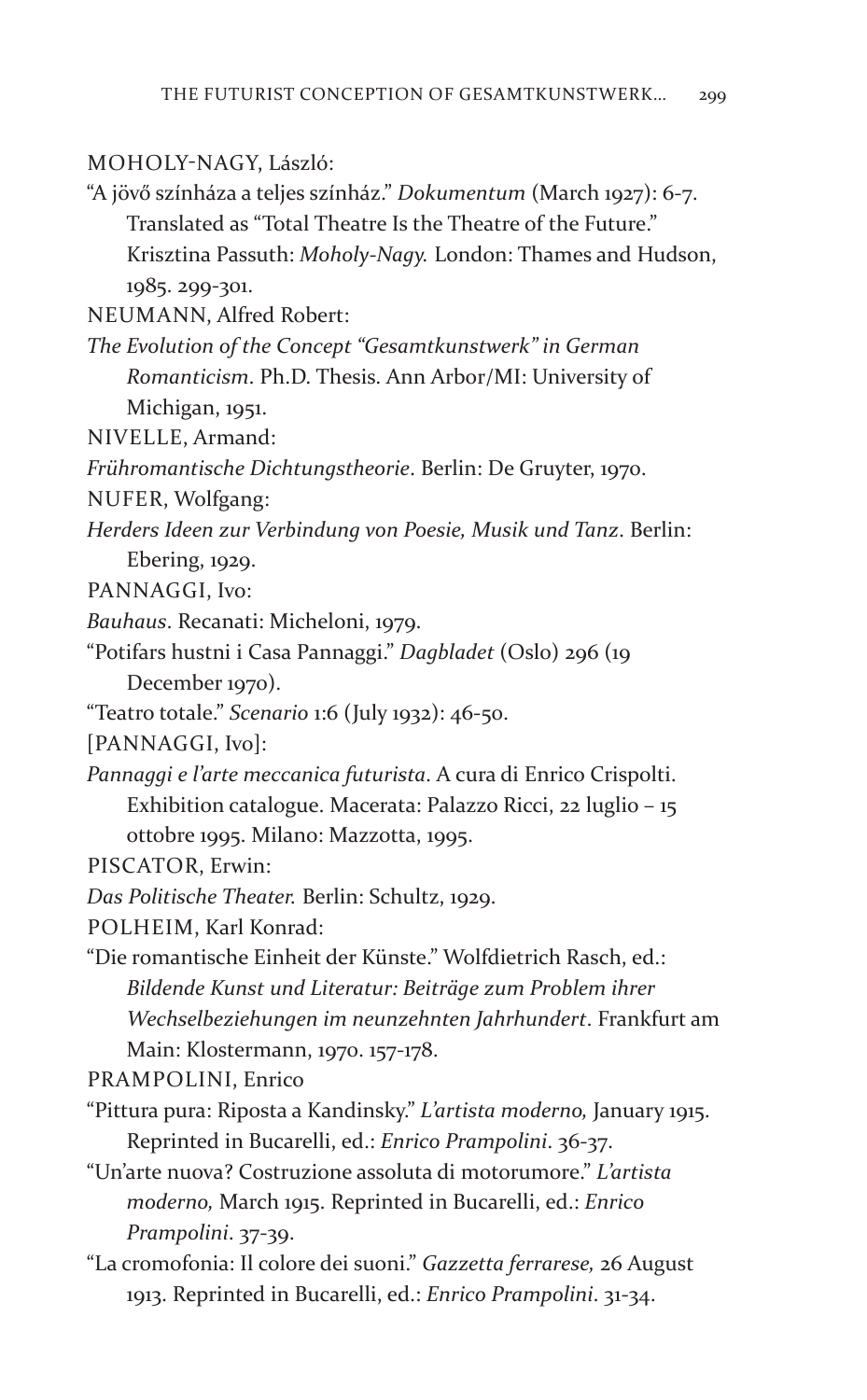## [PRAMPOLINI, Enrico],

*Enrico Prampolini.* A cura di Palma Bucarelli. Exhibition catalogue. Roma: Galleria Nazionale d'Arte Moderna, 1961. Roma: De Luca, 1961.

KERSTING, Hannelore, and Bernd VOGELSANG, eds.:

*Raumkonzepte: Konstruktivistische Tendenzen in Bühnen- und Bildkunst, 1910–1930*. Exhibition catalogue. Frankfurt am Main: Städtische Galerie im Städelschen Kunstinstitut, 1986.

- ROBERTS, David:
- *The Total Work of Art in European Modernism.* Ithaca/NY: Cornell University Press, 2011.

"Staging the Absolute: The Total Work of Art from Wagner to Mallarmé." *Thesis Eleven* 86:1 (2006): 90-106.

ROBERTS, William:

*A Dawn of Imaginative Feeling: The Contribution of John Brown (1715-66) to Eighteenth Century Thought and Literature*. Carlisle: Northern Academic Press, 1996.

RUMMENHÖLLER, Peter:

"Romantik und Gesamtkunstwerk." Walter Salmen, ed.: *Beiträge zur Geschichte der Musikanschauung im 19. Jahrhundert*. Regensburg: Bosse, 1965. 161-170.

SALARIS, Claudia:

*F. T. Marinetti*. Scandicci: La Nuova Italia, 1992.

SCHLEIERMACHER, Karl Heinz:

*John Browns Theorie der literarischen Evolution: Untersuchungen zur "Dissertation on poetry and music"*. Frankfurt am Main: Lang, 1977.

SERODES-MIRABEL, Françoise:

*Modernité et synthèse des arts: Le mot, le son et la couleur autour de Kandinsky*. Thèse de doctorat. Université Paris VIII, 1995.

SEVERINI, Gino:

- "Le analogie plastiche del dinamismo." Drudi Gambillo, and Fiori, eds.: *Archivi del futurismo.* Vol. 1. 76-81.
- "The Plastic Analogies of Dynamism." Apollonio, ed.: *Futurist Manifestos*. 118-125.

SMITH, Matthew:

*The Total Work of Art: From Bayreuth to Cyberspace*. London: Routledge, 2007.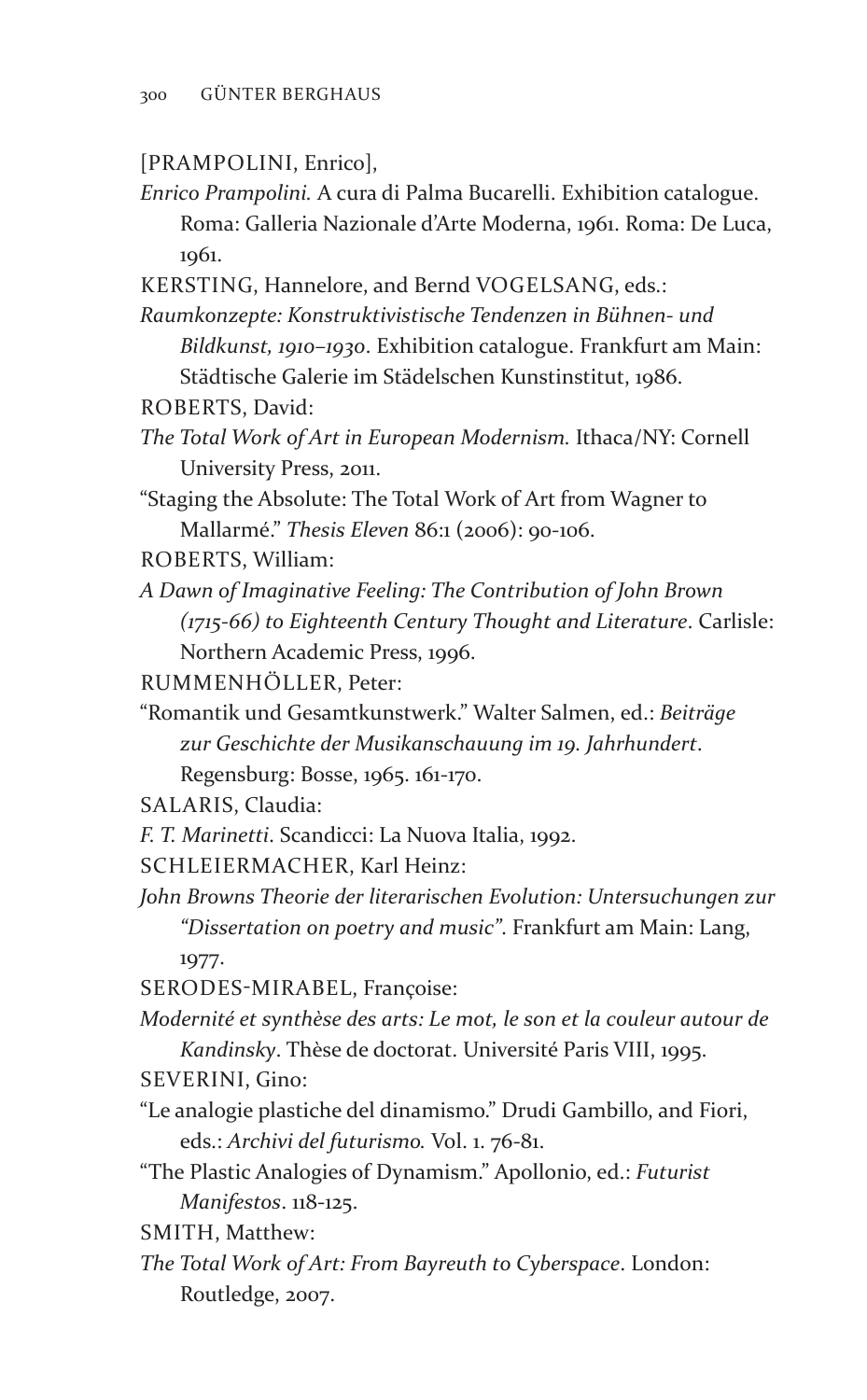STEIN, Jack Madison:

*Richard Wagner and the Synthesis of the Arts*. Detroit: Wayne University Press, 1960.

SZEEMANN, Harald, ed.:

*Der Hang zum Gesamtkunstwerk: Europäische Utopien seit 1800.*  Exhibition catalogue. Zürich: Kunsthaus Zürich 11. Februar – 30. April 1983; Düsseldorf: Städtische Kunsthalle und Kunstverein für die Rheinlande und Westfalen, 19. Mai – 10. Juli 1983; Wien: Museum moderner Kunst, Museum des 20. Jahrhunderts, 10. September – 13. November. Aarau: Sauerländer, 1983

TANNER, Michael:

"The Total Work of Art." Peter Burbridge, and Richard Sutton, eds.: *The Wagner Companion.* New York: Cambridge University Press, 1979. 140-224.

TAYLOR, Christina:

*Futurism: Politics, Painting and Performance.* Ann Arbor/MI: UMI, 1979.

TERZANO, Enzo Nicola:

*Sulla nascita del cinema sperimentale*. Firenze: Loggia de' Lanzi, 1998.

SCHLEMMER, Oskar, László MOHOLY-NAGY, and Farkas MOLNÁR, eds.:

*The Theater of the Bauhaus.* Middletown/CN: Wesleyan University Press, 1961.

VERDONE, Mario:

"Musica e pittura astratta in Arnaldo Ginna." *Terzo occhio: Trimestrale d'arte contemporanea* 28:4 (#105) (December 2002): 3-4. Reprinted in M. Verdone: *Il mio futurismo*. Milano: Nuove Edizioni Culturali, 2006. 113-116.

"Astrazione, futurismo e occultismo: Ginna, Corra e Rosà." Veit Loers, ed.: *Okkultismus und Avant-garde: Von Munch bis* 

*Mondrian, 1900–1915*. Ostfildern: Edition Tertium, 1995. 477-491. WEININGER, Andor:

"kugeltheater." *bauhaus: zeitschrift für gestaltung* 3 (1927): 2.

[WEININGER, Andor]:

*Andor Weininger: Vom Bauhaus zur konzeptuellen Kunst*. Exhibition catalogue. Ed. by Jiří Švestka, and Katherine Jánszky Michaelsen. Düsseldorf: Kunstverein für die Rheinlande und Westfalen, 1990.